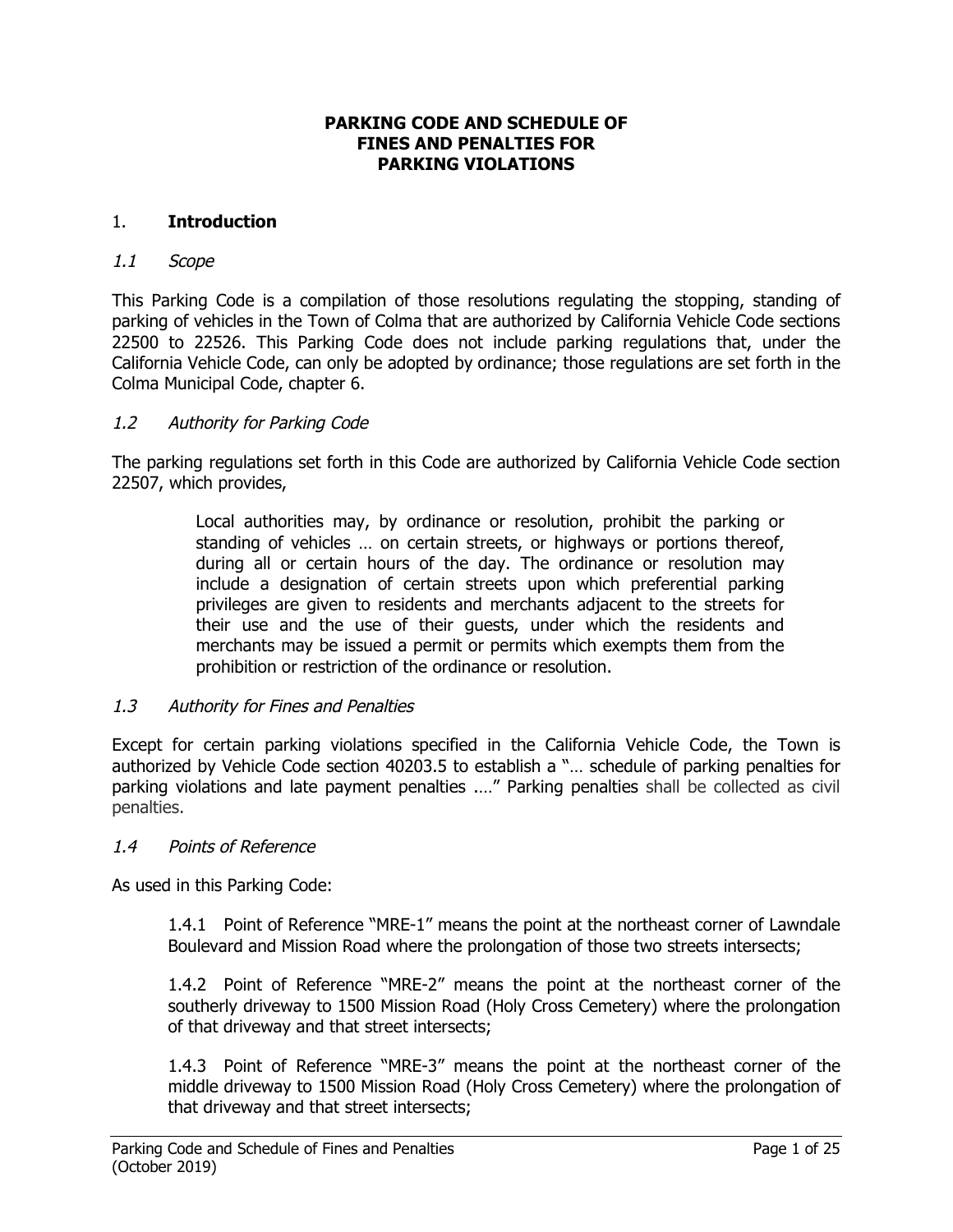1.4.4 Point of Reference "MRE-4" means the point at the northeast corner of the northerly driveway to 1500 Mission Road (Holy Cross Cemetery) where the prolongation of that driveway and that street intersects;

1.4.5 Point of Reference "MRW-1" means the point at the northwest corner of Lawndale Boulevard and Mission Road where the prolongation of those two streets intersects;

1.4.6 Point of Reference "MRW-2" means the point at the northwest corner of Isabelle Way and Mission Road where the prolongation of those two streets intersects;

1.4.7 Point of Reference "MRW-3" means the point 6 feet south of the northerly property line to 1427 Mission Road, which point is on the northerly wall of the building at 1427 Mission Road;

1.4.8 Point of Reference "MRW-4" means the point 540 feet north of Point of Reference MRW-3, which point is on the northerly wall of the building at 1427 Mission Road;

1.4.9 Point of Reference "ECR-1" means the point at the northwest corner of El Camino Real and F Street where the prolongation of those two streets intersect;

1.4.10 Point of Reference "HBE-1" means the point at the southeast corner of Serramonte Boulevard and Hillside Boulevard where the prolongation of those two streets intersect.

[History: Adopted, Res 2012-35, 9/12/2012]

# 1.5 Authorized Emergency Vehicles

As used in this Parking Code, the term "authorized emergency vehicle" means:

1.5.1 Any publicly owned and operated ambulance, lifeguard, or lifesaving equipment or any privately owned or operated ambulance licensed by the Commissioner of the California Highway Patrol to operate in response to emergency calls.

1.5.2 Any publicly owned vehicle operated by the following persons, agencies, or organizations:

(a) Any federal, state, or local agency, department, or district employing peace officers as that term is defined in Chapter 4.5 (commencing with Section 830) of Part 2 of Title 3 of the Penal Code, for use by those officers in the performance of their duties.

(b) Any forestry or fire department of any public agency or fire department organized as provided in the Health and Safety Code.

1.5.3 Any vehicle owned by the state, or any bridge and highway district, and equipped and used either for fighting fires, or towing or servicing other vehicles, caring for injured persons, or repairing damaged lighting or electrical equipment.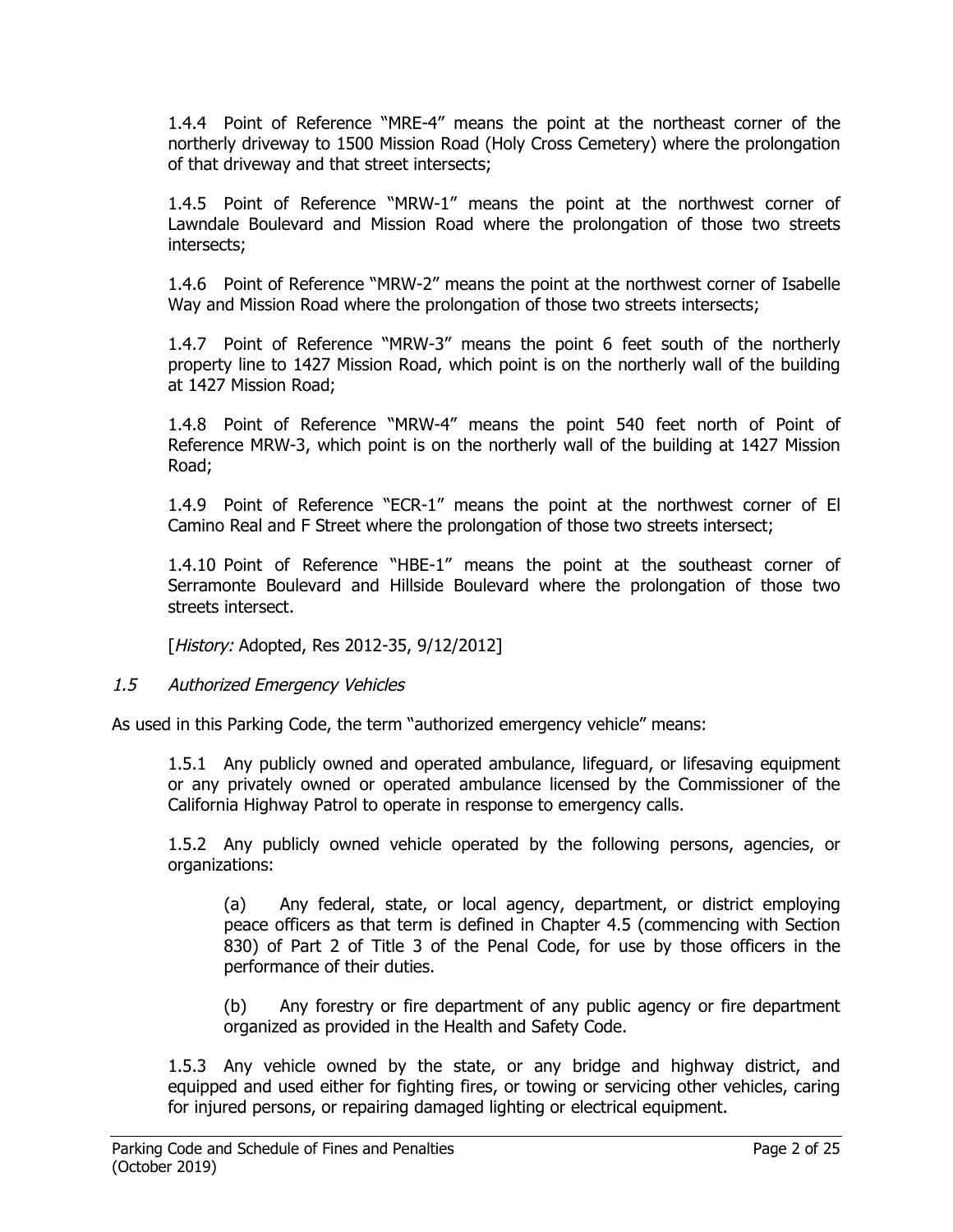1.5.4 Any state-owned vehicle used in responding to emergency fire, rescue, or communications calls and operated either by the California Emergency Management Agency or by any public agency or industrial fire department to which the California Emergency Management Agency has assigned the vehicle.

1.5.5 Any vehicle owned or operated by any department or agency of the United States government when the vehicle is used in responding to emergency fire, ambulance, or lifesaving calls or is actively engaged in law enforcement work.

1.5.6 Any vehicle for which an authorized emergency vehicle permit has been issued by the Commissioner of the California Highway Patrol.

**[Reference: CALIFORNIA VEHICLE CODE § 165]** 

[History: Adopted Res 2013-02, 1/9/2013]

1.6 Town Holidays

As used in this Parking Code, the term "Town holidays" means the following days:

January 1st, known as "New Year's Day;" The third Monday in January, known as "Dr. Martin Luther King, Jr. Day;" February 12th, known as "Lincoln Day;" The third Monday in February, known as "Presidents' Day;" The last Monday in May; known as "Memorial Day;" July 4th, known as 'Independence Day;" The first Monday in September, known as "Labor Day;" The second Monday in October, known as "Columbus Day." November 11th, known as "Veterans Day." Last Thursday in November, known as "Thanksgiving Day;" December 25th; and Any other day proclaimed as a Town holiday by the City Council.

[Reference: COLMA MUNICIPAL CODE § 1.01.050; CALIF. GOV'T CODE § 6700]

[History: Adopted Res 2013-02, 1/9/2013]

## 2. **Preferential Parking**

#### 2.1 Establishment of Preferential Parking Zones.

Pursuant to subchapter 6.02 of the Colma Municipal Code, the City Council hereby designates the following areas as preferential parking (also known as Permit Parking) zones for the benefit of qualified residents and merchants:

2.1.1 Clark Street, B Street, C Street, D Street, E Street and F Street in the Town of Colma, except that portion of F street between Clark Street and 601 F, excepting therefrom the portion of F Street that lies to the west of El Camino Real; and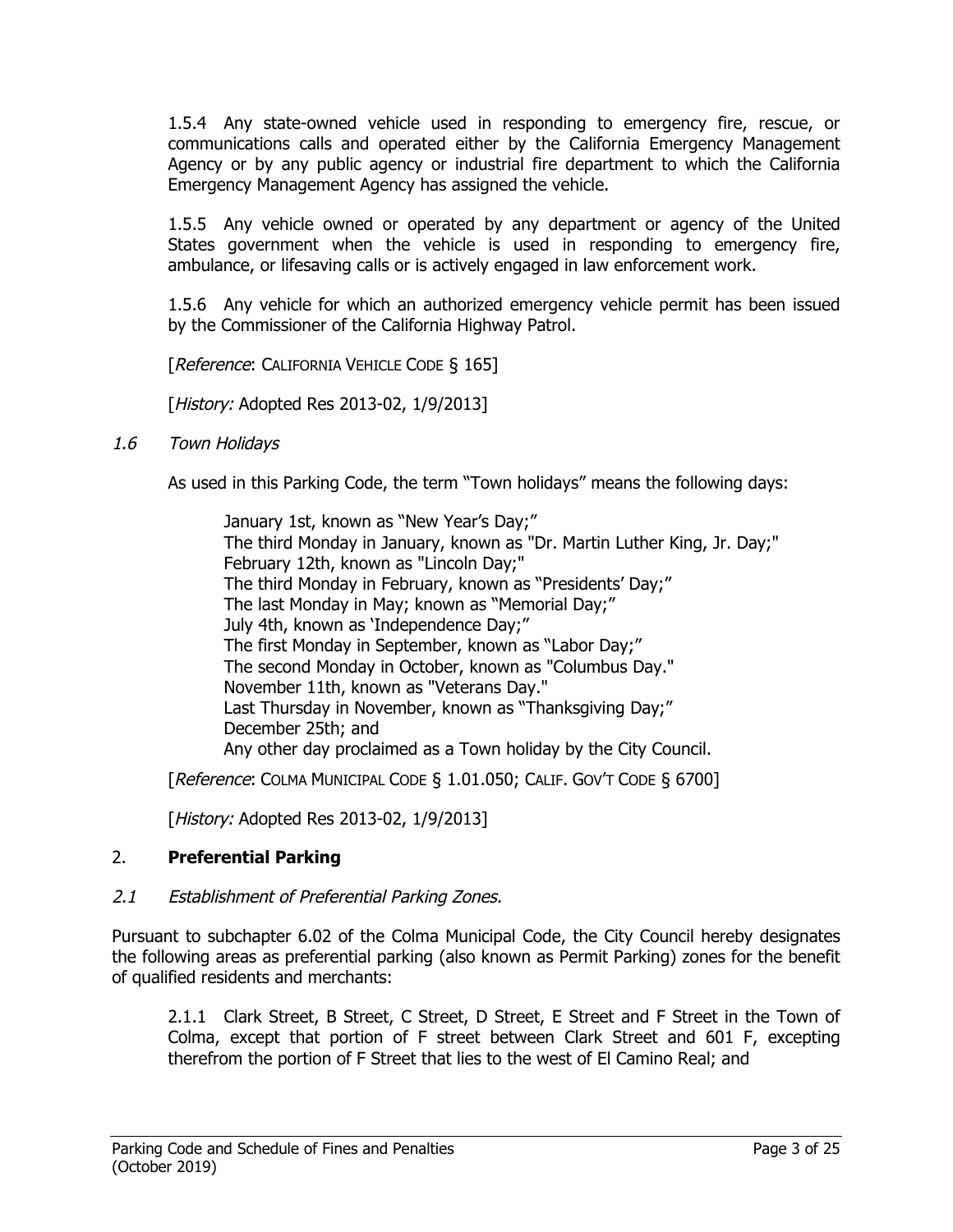2.1.2 That portion on the westerly side of Mission Road beginning at Point of Reference MRW-3, extending northerly 187 feet; and

2.1.3 That portion on the easterly side of Mission Road beginning at a point 218 feet north of Point of Reference MRE-2, and extending northerly 187 feet.

### 2.2 Timed Parking in Preferential Parking Zone

The standing, stopping, or parking of vehicles for more than two hours between 8:00 AM and 9:00 PM from Monday through Friday, inclusive, except holidays, is prohibited in a preferential parking zone except for:

2.2.1 a vehicle with an unexpired permit validly issued pursuant to this ordinance, which is prominently displayed in the manner provided herein; and

2.2.2 a vehicle that is exempt under subsection below entitled "Exemptions".

[History: Adopted, Res 2012-35, 9/12/2012; Res 2018-08, 2/28/18]

#### 2.3 Exemptions

The following vehicles are exempt from the prohibition against parking in a preferred parking district without a permit, provided that the driver of the vehicle shall be responsible for identifying the vehicle as exempt in a manner prescribed by the Police Department:

2.3.1 An emergency vehicle, including a police car, fire truck and ambulance; and

2.3.2 A utility vehicle owned by or operated under contract to a utility, whether privately, municipally or publicly owned, when used in the construction, operation, removal, or repair of utility property or facilities or engaged in authorized work in the designated preferential parking zone;

2.3.3 A government-owned vehicle identified when used in the course of official government business;

2.3.4 A commercial vehicle or trailer engaged in loading or unloading property, or parked in connection with or in aid of the performance of a service to or on a property located in the block in which such vehicle is parked; and

2.3.5 A privately-owned vehicle used on official Town business by a Town employee, an independent contractor of the Town, or an employee of an independent contractor of the Town.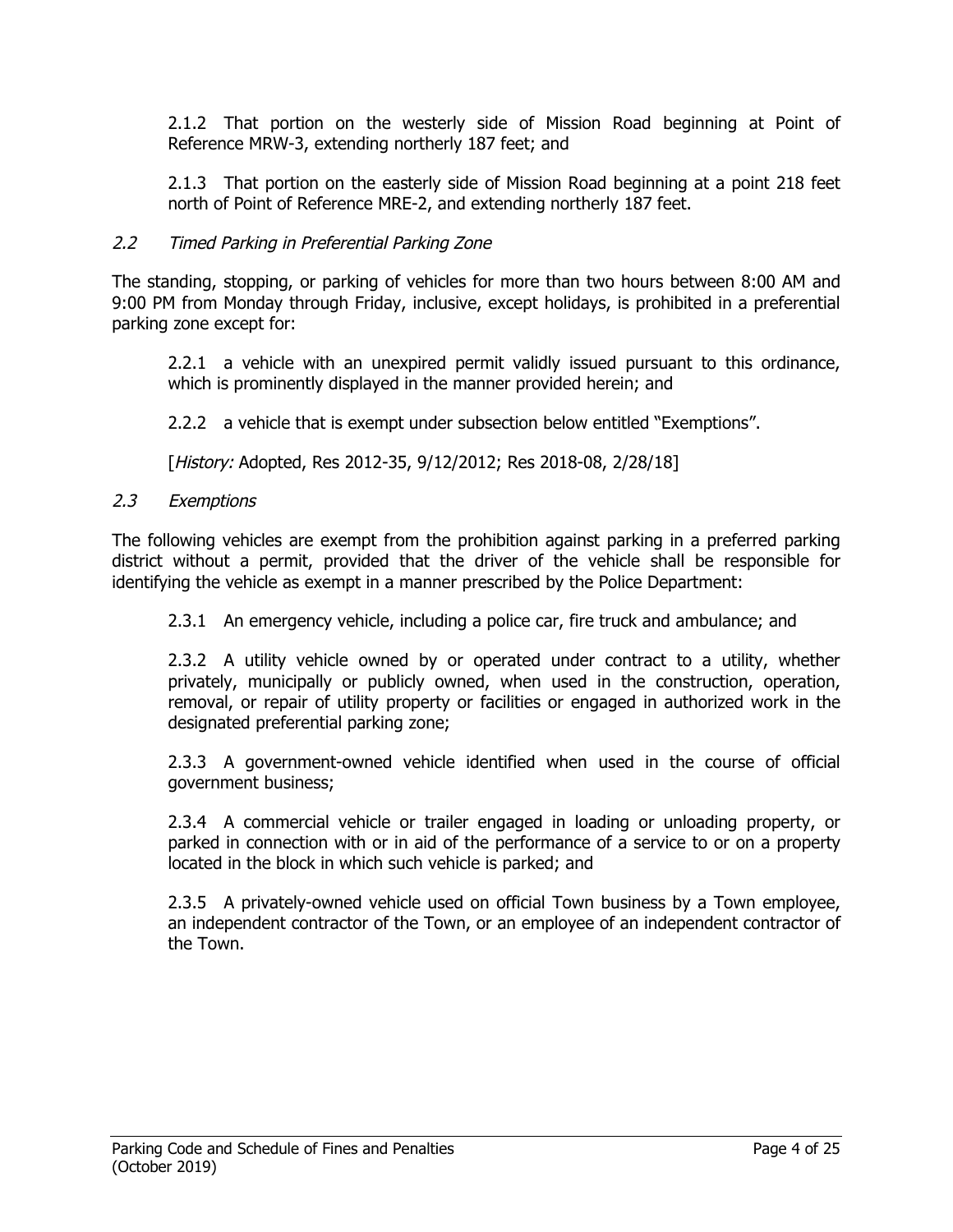2.4 Placement. Parking Permits must be affixed to the outside of the rear window at the lower corner on the driver's side of the vehicle (except for convertibles and pickup trucks, in which case the Permit must be affixed to the outside the front windshield at the lower corner on the driver's side), with the permit number or vehicle license number clearly visible from the outside. Guest and Temporary Permits must be suspended from the rear view mirror of the automobile, with the permit number or vehicle license number clearly visible from the outside.

[History: Adopted, Res 2012-35, 9/12/2012]

# 3. **No Parking, Any Time**

The standing, stopping, or parking of vehicles is hereby prohibited in the following designated areas when the area, hereinafter designated as a "no-parking, anytime zone," is marked by appropriate signs or by red paint upon the curb surface giving adequate notice of such prohibition, either at all times, or only during the hours designated on the sign or curb:

## 3.1 No-parking, anytime zones on B Street

3.1.1 A no-parking, anytime zone on the southerly side of B Street, extending easterly 96 feet from the east right-of-way line on El Camino Real.

## 3.2 No-parking, anytime zones on C Street

3.2.1 A no-parking, anytime zone on the southerly side of C Street extending easterly 51 feet from the east right-of-way line on El Camino Real.

#### 3.3 No-parking, anytime zones on F Street

3.3.1 A no-parking, anytime zone on the northerly side of F Street beginning on the northwest corner of Hillside Boulevard and F Street and extending westerly 70 feet; and

3.3.2 A no-parking, anytime zone on the northerly side of F Street beginning at the intersection of F Street and El Camino Real and extending easterly 377 feet; and

3.3.3 A no-parking, anytime zone on the northerly side of F Street beginning at Point of Reference ECR-1 and extending westerly 213 feet; and

3.3.4 A no-parking, anytime zone on the northerly side of F Street beginning at a point 241 feet westerly of Point of Reference ECR-1 and extending westerly 14 feet; and

3.3.5 A no-parking, anytime zone on the northerly side of F Street beginning at a point 338 feet westerly of Point of Reference ECR-1 and extending westerly 18 feet; and

3.3.6 A no-parking, anytime zone on the northerly side of F Street beginning at a point 388 feet westerly of Point of Reference ECR-1 and extending westerly 15 feet; and

3.3.7 A no-parking, anytime zone on the northerly side of F Street beginning at a point 479 feet westerly of Point of Reference ECR-1 and extending westerly 9 feet; and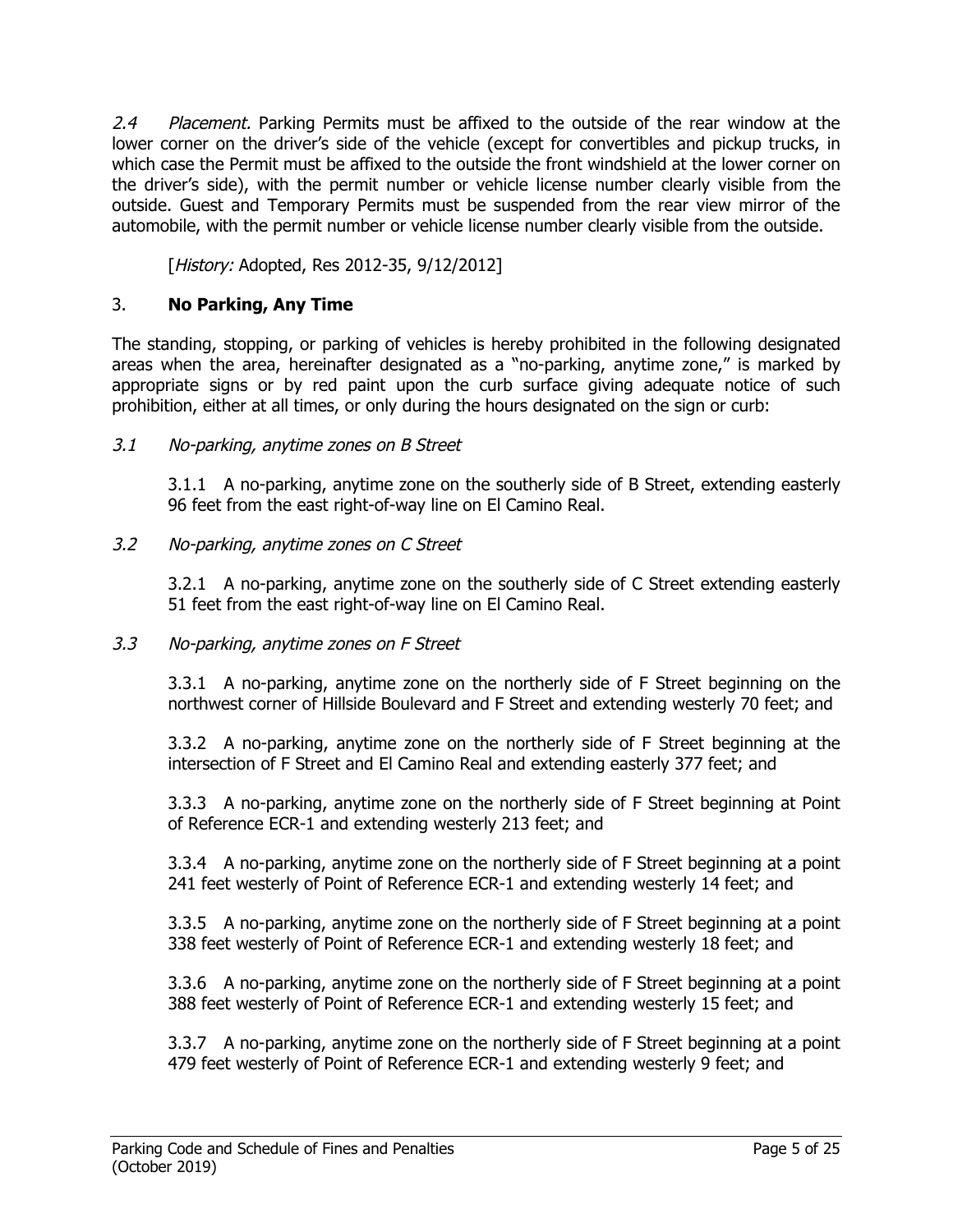3.3.8 A no-parking, anytime zone on the southerly side of F Street beginning at the southwest corner of Hillside Boulevard and F Street and extending westerly 40 feet; and

3.3.9 A no-parking, anytime zone on the southerly side of F Street beginning at the point where the prolongation of F Street intersects with the prolongation of El Camino Real and extending westerly to the Colma city limits, excepting therefrom the driveways to Woodlawn Memorial Cemetery and San Francisco Water Department Hetch-Hetchy right-of-way; and

3.3.10 A no-parking, anytime zone on the southerly side of F Street beginning at the point on the southeast corner of F Street and El Camino Real where the prolongation of F Street intersects with the prolongation of El Camino Real and extending easterly 375 feet, excepting therefrom the driveway to the BART maintenance yard.

3.3.11 A no-parking, anytime zone on the northerly side of F Street commencing at a point 235 feet west of the centerline of Clark Avenue, extending westerly 10 feet ; and

3.3.12 A no-parking, anytime zone on the northerly side of F Street commencing at a point 390 feet west of the centerline of Clark Avenue, extending westerly 25 feet.

3.3.13. A no parking, anytime zone on the northwestern corner of F Street and Clark Avenue commencing at point 30 feet west of the centerline of Clark Avenue, extending westerly 20 feet.

3.3.14. 3.3.16. A no parking, anytime zone, to the westside of the main entrance to the Italian Cemetery, located at 540 F Street, commencing from the westside of the main driveway entrance to the Italian Cemetery and traveling west for 20 feet.

[History: Adopted, Res 2012-35, 9/12/2012; Res 2018-08, 2/28/18]

#### 3.4 No-parking, anytime zones on Collins Avenue

3.4.1 A no-parking, anytime zone on the northerly side of Collins Avenue from the east property line of the San Francisco Water Department Hetch Hetchy water line right-ofway, extending westerly 275 feet; and

3.4.2 A no-parking, anytime zone on the northerly side of Collins Avenue from El Camino Real extending westerly 125 feet; and

3.4.3 A no-parking, anytime zone on the northerly side of Collins Avenue extending six feet on each side of the driveway to 248 Collins Avenue; and

3.4.4 A no-parking, anytime zone on the southerly side of Collins Avenue adjacent to the driveways at 1000 Collins Avenue, at each of the following locations:

- (a) 9 feet westerly of the westerly driveway;
- (b) 16 feet easterly of the westerly driveway;
- (c) 12 feet westerly of the delivery pick-up entrance;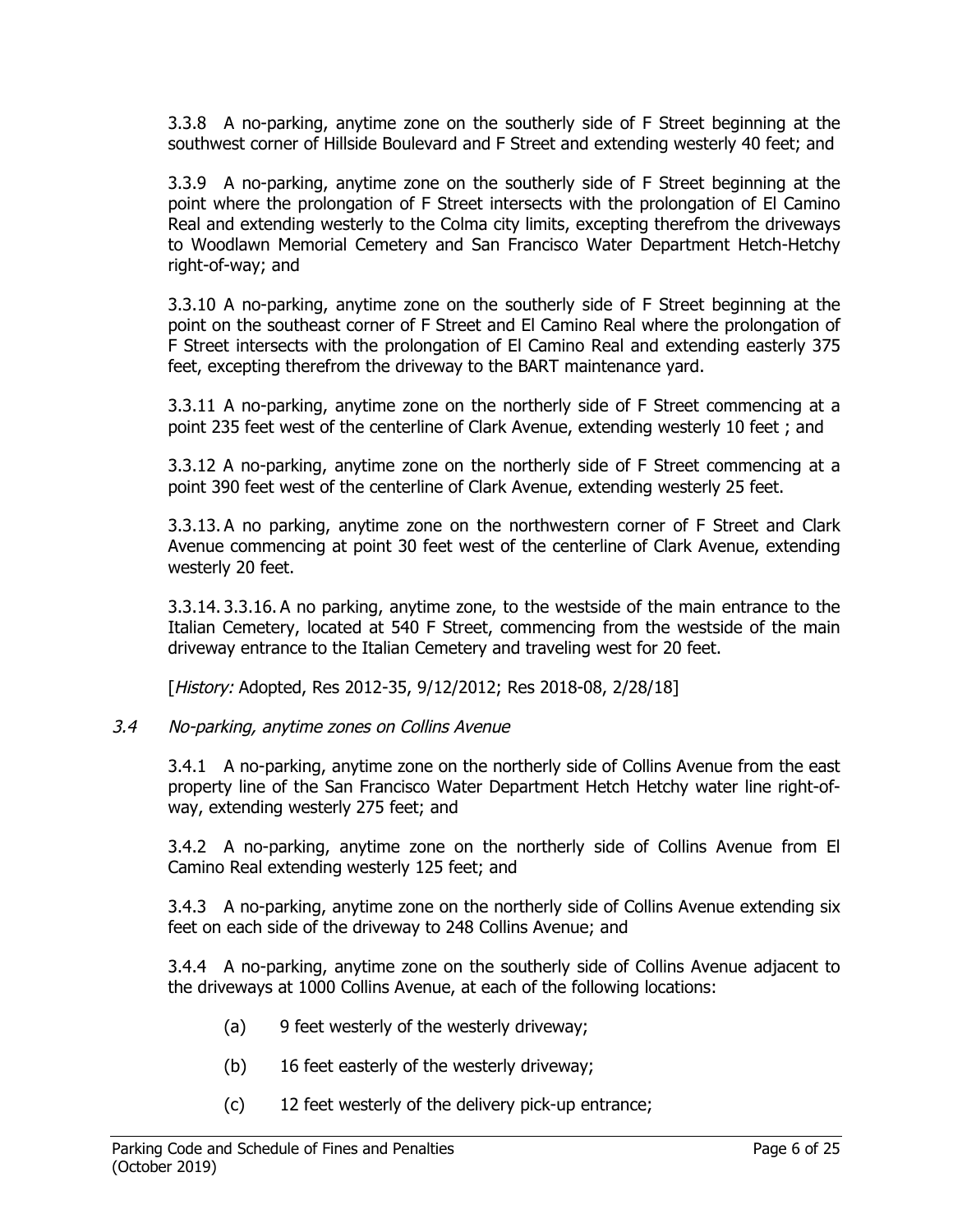- (d) 7 feet easterly of the delivery pick-up entrance;
- (e) 7 feet on each side of the easterly driveway; and

(f) 86 feet westerly from the westerly driveway to the easterly property line of 1500 Collins Avenue; and

3.4.5 A no-parking, anytime zone on the southerly side of Collins Avenue beginning at the easterly curb of the driveway adjacent to 650 Collins Avenue and extending easterly six feet; and

3.4.6 A no-parking, anytime zone on the southerly side of Collins Avenue extending westerly 84 feet (near 480 Collins Avenue); and

3.4.7 A no-parking, anytime zone on the southerly side of Collins Avenue from El Camino Real extending westerly 237 feet, excepting therefrom the driveways to 1300 El Camino Real and 240 Collins Avenue; and

3.4.8 A no-parking, anytime zone on the southerly side of Collins Avenue extending 29 feet easterly from the east side of the driveway at 480 Collins Avenue; and

3.4.9 A no-parking, anytime zone on the southerly side of Collins Avenue extending 43 feet westerly from west curb of driveway of 500 Collins Avenue;

3.4.10 A no-parking, anytime zone on the southerly side of Collins Avenue extending 47 feet westerly from west curb of 650 Collins Avenue;

3.4.11 A no-parking, anytime zone on the northerly side of Collins Avenue extending westerly from 500 Collins Avenue to Serramonte Boulevard;

3.4.12 A no-parking, anytime zone beginning at the westerly side of the driveway at 207 Collins Avenue traveling west a distance of 48 feet; and

3.4.13 A 20-foot red zone to the west side of the driveway at 245 Collins Avenue.

#### 3.5 No-parking, anytime zones on El Camino Real

3.5.1 A no-parking, anytime zone on the easterly side of El Camino Real extending southerly from C Street to the first driveway, a distance of approximately 63 feet; and

3.5.2 A no-parking, anytime zone on the easterly side of El Camino Real in front of 7651 El Camino Real (formerly Mission Street) from the intersection of B Street southerly to the second driveway at 7651 El Camino Real, a distance of approximately 66 feet, excepting therefrom each driveway in that area; and

3.5.3 A no-parking, anytime zone on the easterly side of El Camino Real, beginning at the curb return point at the southeast corner of El Camino Real and F Street and extending southerly 18 feet; and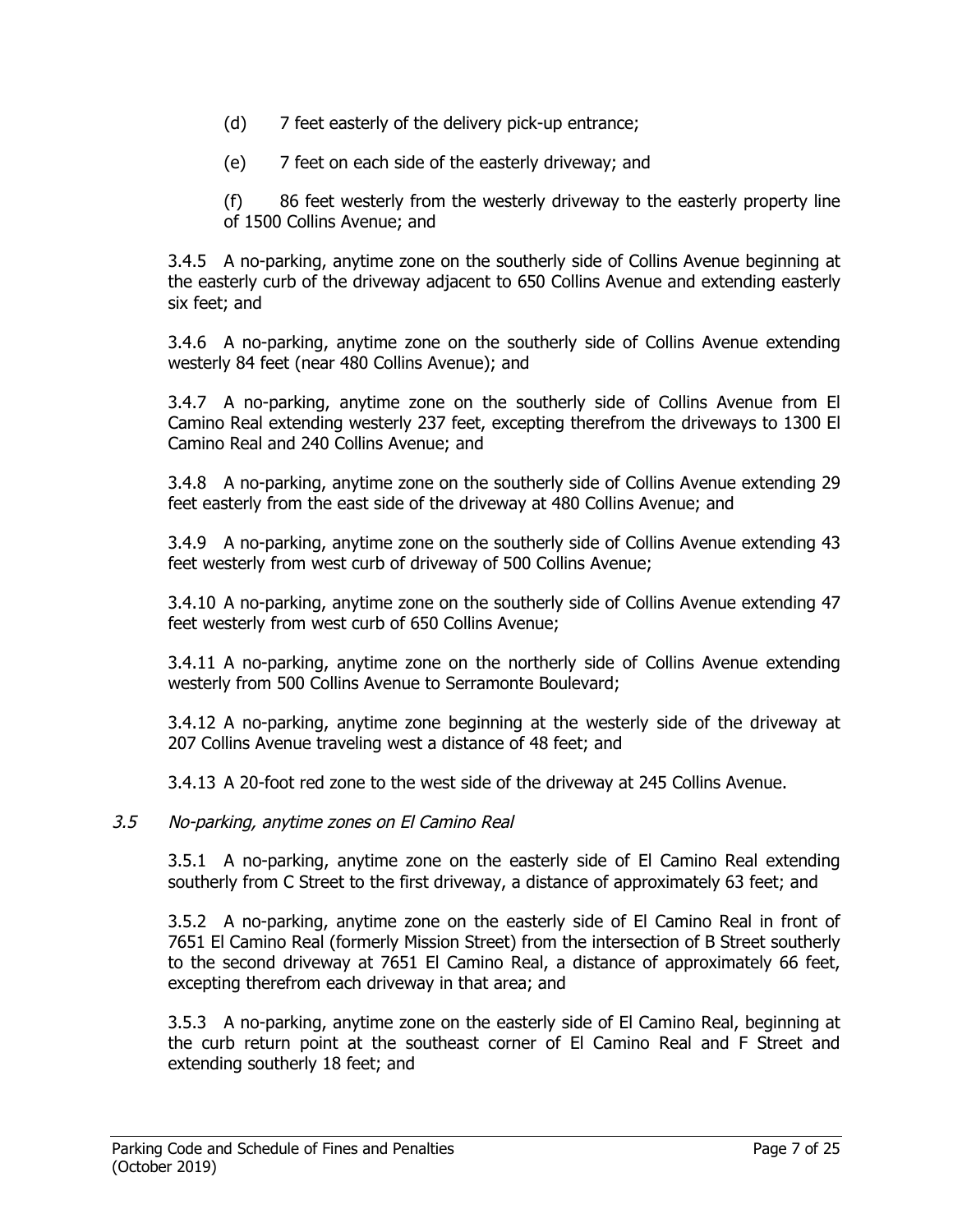3.5.4 A no-parking, anytime zone on the easterly side of El Camino Real, beginning at a point 108 feet southerly of the curb return point at the southeast corner of El Camino Real and F Street and extending southerly 18 feet; and

3.5.5 A no-parking, anytime zone on the easterly side of El Camino Real extending twenty-five (25') feet from each side of the entrance to the entry to 1051 El Camino Real (Eternal Home Cemetery); and

3.5.6 A no-parking, anytime zone on the easterly side of El Camino Real commencing 26 feet from the centerline of the driveway at 1299 El Camino Real, extending northerly 20 feet; and

3.5.7 A no-parking, anytime zone on the easterly side of El Camino Real commencing 30 feet from the centerline of the driveway at 1299 El Camino Real, extending southerly 20 feet; and

3.5.8 A no-parking, anytime zone on the easterly side of El Camino Real commencing 255 feet from the centerline of the driveway at 1299 El Camino Real, extending southerly 20 feet; and

3.5.9 A no-parking, anytime zone on the westerly side of El Camino Real beginning at southwest corner of Albert M. Teglia Boulevard and El Camino Real, extending southerly 54 feet; and

3.5.10 A no-parking, anytime zone on the westerly side of El Camino Real, beginning at F Street and extending to Colma Boulevard, except for driveways and bus stops.

3.5.11 A no-parking, anytime zone on the westerly side of El Camino Real beginning at the northerly edge of the north driveway exit from the properties at 1150 El Camino Real and extending northerly 3 feet; and

3.5.12 A no-parking, anytime zone on the westerly side of El Camino Real beginning at the northerly edge of the middle driveway entrance to the property at 1150 El Camino Real and extending northerly 3 feet; and

3.5.13 A no-parking, anytime zone on the westerly side of El Camino Real between the driveway to the property at 1150 El Camino Real and the driveway to the property at 1174 El Camino Real; and

3.5.14 A no-parking, anytime zone on the westerly side of El Camino Real, extending ten feet from both sides of the curb cut for the northerly driveway entrance to the property at 1180 El Camino Real; and

3.5.15 3A no-parking, anytime zone on the westerly side of El Camino Real, extending nine feet from both sides of the curb cut for the southerly driveway entrance to the property at 1180 El Camino Real; and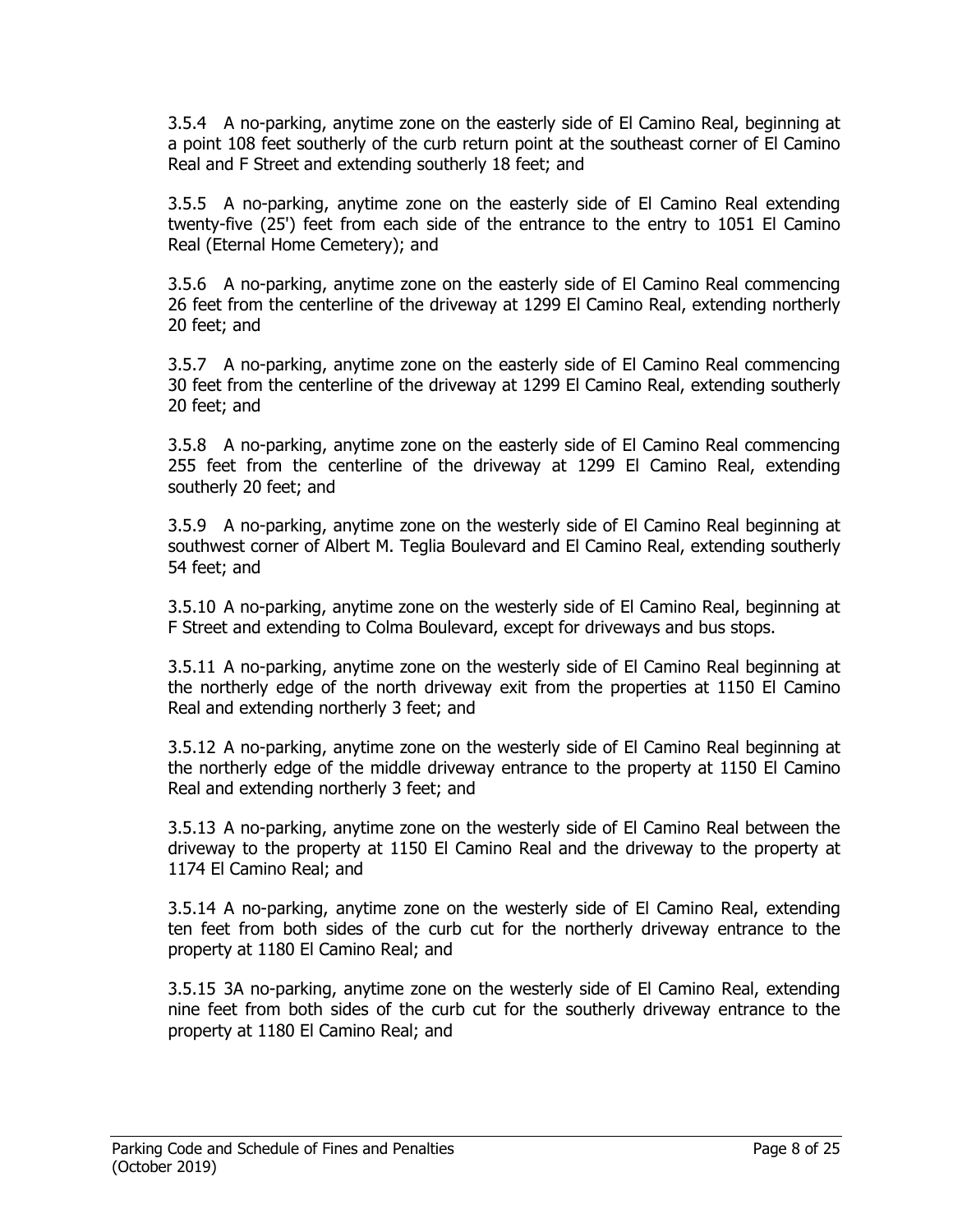3.5.16 A no-parking, anytime zone on the westerly side of El Camino Real, beginning at the north edge of the driveway to 1198 El Camino Real and extending northerly 49 feet; and

3.5.17 A no-parking, anytime zone on the westerly side of El Camino Real beginning at the northwest corner of El Camino Real and Serramonte Boulevard and extending 59 feet in a generally northerly direction on El Camino Real.

3.5.18 A no-parking, anytime zone commencing on the westerly side of El Camino Real at a point 70 feet North of the centerline of Collins Ave, extending northerly 20 feet; and

3.5.19 A no-parking, anytime zone on the westerly side of El Camino Real commencing at a point 31 feet South of the centerline of Collins Ave, extending southerly 10 feet; and

3.5.20 A no-parking, anytime zone on the westerly side of El Camino Real commencing at a point 156 feet South of the centerline of Collins Ave, extending southerly 33 feet; and

3.5.21 A no-parking, anytime zone on the westerly side of El Camino Real commencing at a point 252 feet South of the centerline of Collins Ave, extending southerly 28 feet.

### 3.6 No-parking, anytime zones on Hillside Boulevard, easterly side

3.6.1 A no-parking, anytime zone on the easterly side of Hillside Boulevard beginning at HBE-1 (near 1901 Hillside Boulevard) and extending southerly 679 feet, excluding driveways; and

3.6.2 A no-parking, anytime zone on the easterly side of Hillside Boulevard beginning at a point 743 feet south of HBE-1 (near Serbian Cemetery at 1801 Hilside Boulevard) and extending southerly 77 feet, excluding driveways; and

3.6.3 A no-parking, anytime zone on the easterly side of Hillside Boulevard beginning at a point 877 feet south of HBE-1 (near Serbian Cemetery at 1801 Hillside Boulevard) and extending southerly 90 feet, excluding driveways; and

3.6.4 A no-parking, anytime zone on the easterly side of Hillside Boulevard beginning at a point 1031 feet south of HBE-1 (near Serbian Cemetery at 1901 and 1905 Hillside Boulevard) and extending southerly 148 feet, excluding driveways: and

3.6.5 A no-parking, anytime zone on the easterly side of Hillside Boulevard beginning at the northerly curb of the northerly driveway to 2099 Hillside Boulevard, and extending northerly 21 feet; and

3.6.6 A no-parking, anytime zone on the easterly side of Hillside Boulevard between the two driveways to 2099 Hillside Boulevard; and

3.6.7 A no-parking, anytime zone on the easterly side of Hillside Boulevard beginning at the southerly curb of the southerly driveway to 2099 Hillside Boulevard, and extending southerly 60 feet; and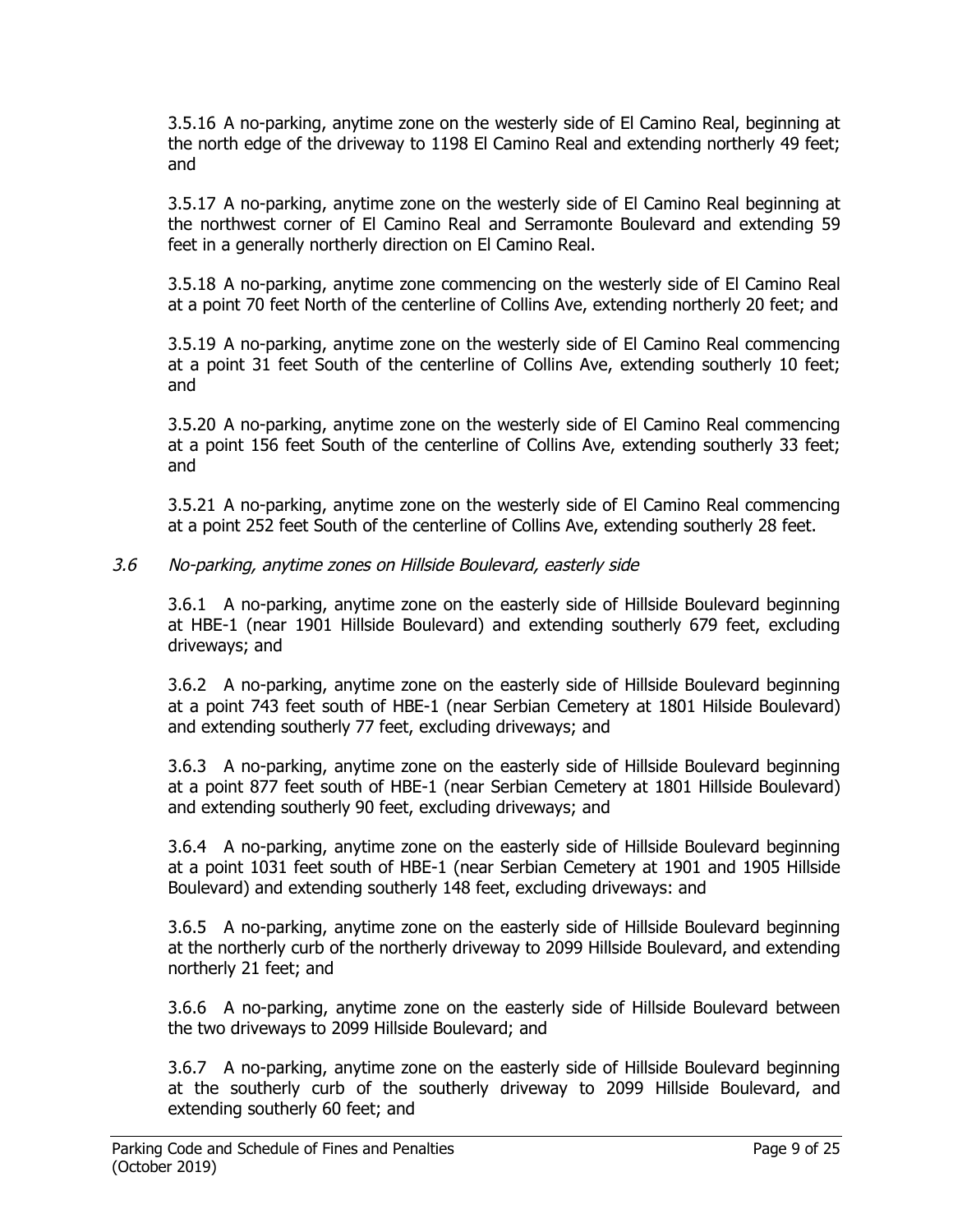3.6.8 A no-parking, anytime zone on the easterly side of Hillside Boulevard beginning at the northerly curb of the northerly driveway to 2101 Hillside Boulevard, and extending 32 feet north; and

3.6.9 A no-parking, anytime zone on the easterly side of Hillside Boulevard from the south curb of the north driveway to 2101 Hillside Boulevard, extending southerly 58 feet; and

3.6.10 A no-parking, anytime zone on the easterly side of Hillside Boulevard from the Sand Hill Road intersection southerly to the city limits of the Town of Colma; and

3.6.11 A no-parking, anytime zone on the easterly side of Hillside Boulevard from 32 feet South of the prolongation of the South East corner of Hoffman Street extending 123 feet South; and

3.6.12 A no-parking, anytime zone on the easterly side of Hillside Boulevard from 815 feet North of the prolongation of the North East Corner of Olivet Parkway extending 306 feet South; and

3.6.13 A no-parking, anytime zone on the easterly side of Hillside Boulevard from 354 feet North of the prolongation of the North East Corner of Olivet Parkway extending 20 feet South; and

3.6.14 A no-parking, anytime zone on the easterly side of Hillside Boulevard from 138 feet North of the prolongation of the North East Corner of Olivet Parkway extending 100 feet South; and

3.6.15 A no-parking, anytime zone on the easterly side of Hillside Boulevard from 34 feet South of the prolongation of the South East Corner of Olivet Parkway extending 104 feet South; and

3.6.16 A no-parking, anytime zone on the easterly side of Hillside Boulevard from 196 feet North of the prolongation of the North East Corcer of Serramonte Boulevard extending 176 feet South.

#### 3.7 No-parking, anytime zones on Hillside Boulevard, westerly side

3.7.1 A no-parking, anytime zone on the westerly side of Hillside Boulevard from 32 feet South of the prolongation of the South East corner of Hoffman Street extending 92 feet South; and

3.7.2 A no-parking, anytime zone on the westerly side of Hillside Boulevard from 140 feet North of the North West corner (perpendicular to Hillside) of F street exteding 108 feet South; and

3.7.3 A no-parking, anytime zone on the westerly side of Hillside Boulevard from 480 feet North of the prolongation of the North East corner of Olivet Parkway extending 33 feet South; and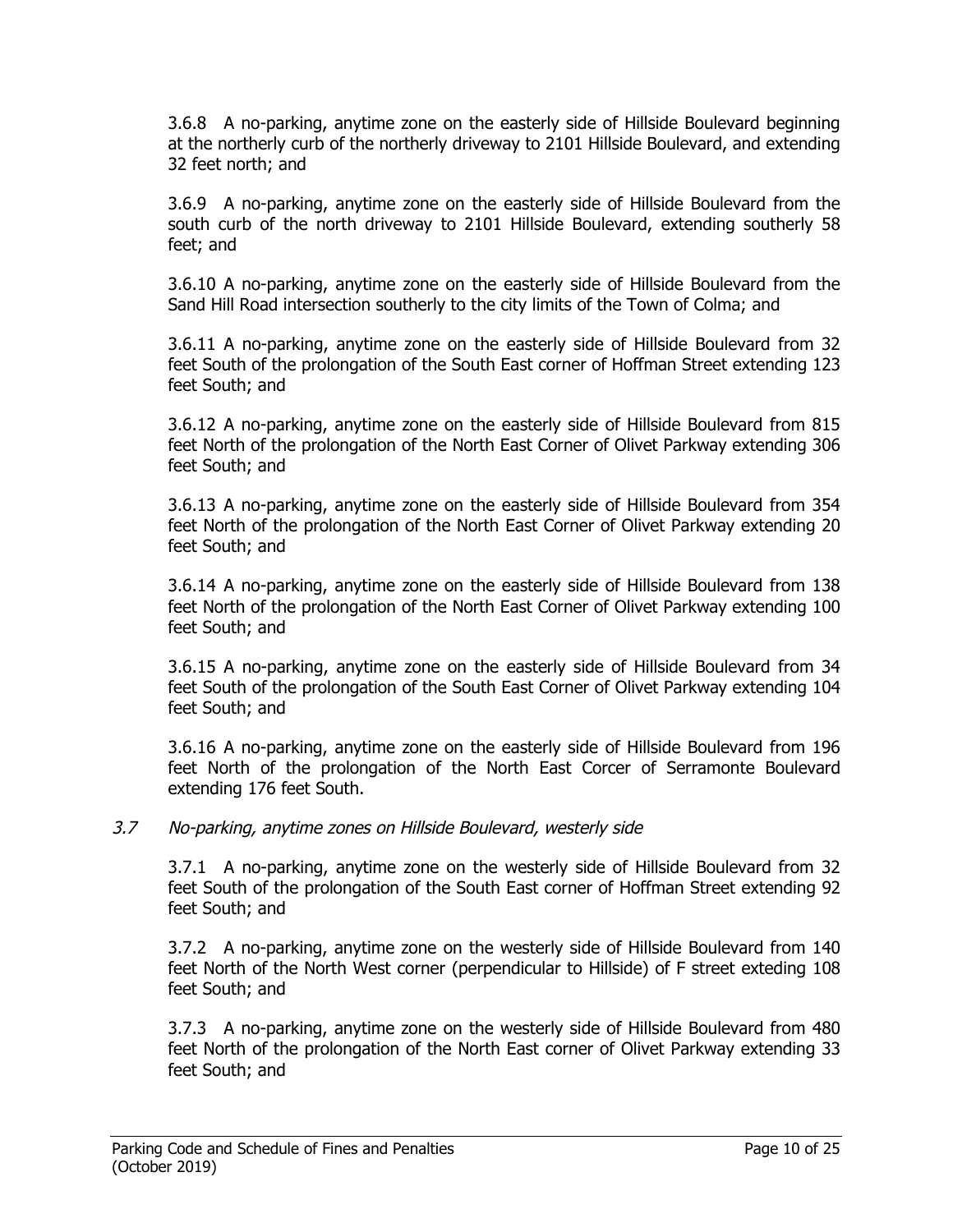3.7.4 A no-parking, anytime zone on the westerly side of Hillside Boulevard from 50 feet North of the prolongation of the North East corner of Olivet Parkway extending 108 feet South; and

3.7.5 A no-parking, anytime zone on the westerly side of Hillside Boulevard from 271 feet North of the prolongation of the North West corner of Serramonte Boulevard extending 251 feet South.

### 3.8 No-parking, anytime zones on Mission Road, easterly side

3.8.1 A no parking zone on the easterly side of Mission Road beginning at a point 55 feet north of Point of Reference MRE-1, and extending northerly 373 feet; and

3.8.2 A no parking zone on the easterly side of Mission Road beginning at a point 521 feet north of Point of Reference MRE-1, and extending northerly 67 feet; and

3.8.3 A no parking zone on the easterly side of Mission Road beginning at Point of Reference MRE-2, and extending northerly 120 feet; and

3.8.4 A no parking zone on the easterly side of Mission Road beginning at a point beginning 796 feet north of MRE-2, and extending northerly 108 feet; and

3.8.5 A no parking zone on the easterly side of Mission Road beginning at a point 435 feet north of MRE-4, and extending northerly 14 feet; and

3.8.6 A no parking zone on the easterly side of Mission Road beginning at a point 630 feet north of Point of Reference MRE-4, and extending northerly 35 feet; and

3.8.7 A no parking zone on the easterly side of Mission Road beginning at a point 682 feet north of Point of Reference MRE-4, and extending northerly 40 feet; and

3.8.8 A no parking zone on the easterly side of Mission Road beginning at a point 758 feet north of Point of Reference MRE-4, and extending northerly 39 feet; and

3.8.9 A no parking zone on the easterly side of Mission Road beginning at a point 826 feet north of Point of Reference MRE-4, and extending northerly 34 feet; and

3.8.10 A no parking zone on the easterly side of Mission Road beginning at a point 930 feet north of Point of Reference MRE-4, and extending 33 northerly feet; and

3.8.11 A no parking zone on the easterly side of Mission Road beginning at a point 994 feet north of Point of Reference MRE-4, and extending northerly 40 feet; and

3.8.12 A no parking zone on the easterly side of Mission Road beginning at a point 1155 feet north of Point of Reference MRE-4, and extending northerly 28 feet; and

3.8.13 A no parking zone on the easterly side of Mission Road beginning at a point 1218 feet north of Point of Reference MRE-4, and extending northerly 29 feet; and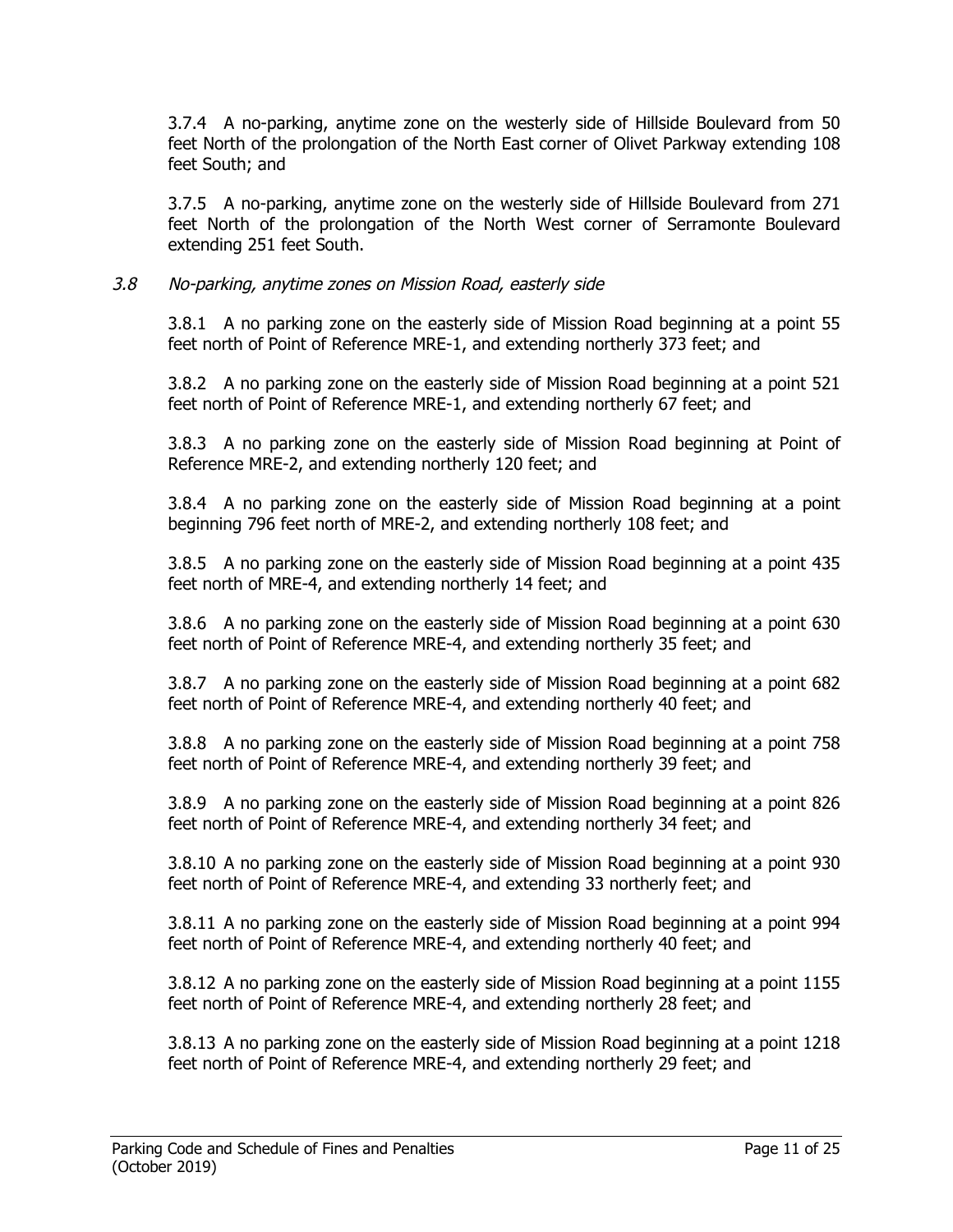3.8.14 A no parking zone on the easterly side of Mission Road beginning at a point 1274 feet north of Point of Reference MRE-4, and extending northerly to the driveway to Cypress Lawn Cemetery, East Campus.

### 3.9 No-parking, anytime Zones on Mission Road, westerly side

3.9.1 A no parking zone on the westerly side of Mission Road beginning at Point of Reference MRW-1 and extending northerly 109 feet; and

3.9.2 A no parking zone on the westerly side of Mission Road beginning at Point of Reference MRW-2 and extending northerly 185 feet; and

3.9.3 A no parking zone on the westerly side of Mission Road beginning at point 317 feet north of Point of Reference MRW-2 and extending northerly 37 feet; and

3.9.4 A no parking zone on the westerly side of Mission Road beginning at point 427 feet north of Point of Reference MRW-2 and extending northerly 25 feet; and

3.9.5 A no parking zone on the westerly side of Mission Road beginning at point 239 feet north of Point of Reference MRW-3 and extending northerly 22 feet; and

3.9.6 A no parking zone on the westerly side of Mission Road beginning at point 1098 feet north of Point of Reference MRW-4 and extending northerly 24 feet; and

3.10 No-parking, anytime Zones on Serramonte, Lawndale, Junipero Serra Boulevards and Clark Avenue

3.10.1 No-parking, anytime zones on both sides of Serramonte Boulevard extending from Hillside Boulevard to Junipero Serra Boulevard; and

3.10.2 No-parking, anytime zones on both sides of Lawndale Boulevard extending from Mission Road to Hillside Boulevard; and

3.10.3 No-parking, anytime zones on both sides of Junipero Serra Boulevard within the city limits of the Town of Colma.

3.10.4. A no parking, anytime zone on the northwestern corner of F Street and Clark Avenue commencing at point 30 feet west of the centerline of Clark Avenue, extending westerly 20 feet.

3.10.5 A no parking, anytime zone on the northeastern corner of F Street and Clark Avenue commencing at a point 30 feet East of the centerline of Clark Avenue, extending Easterly 20 feet.

[*History:* Adopted, Res 2012-35, 9/12/2012; Res 2013-02, 1/9/13; Res 2018-08, 2/28/18]

[Note: Parking regulations along El Camino Real that were adopted by Res 2013-02 were approved by Caltrans, as stated in letter from Caltrans to Brad Donohue, March 11, 2013, reference 04-SM-82 22.756/23.355]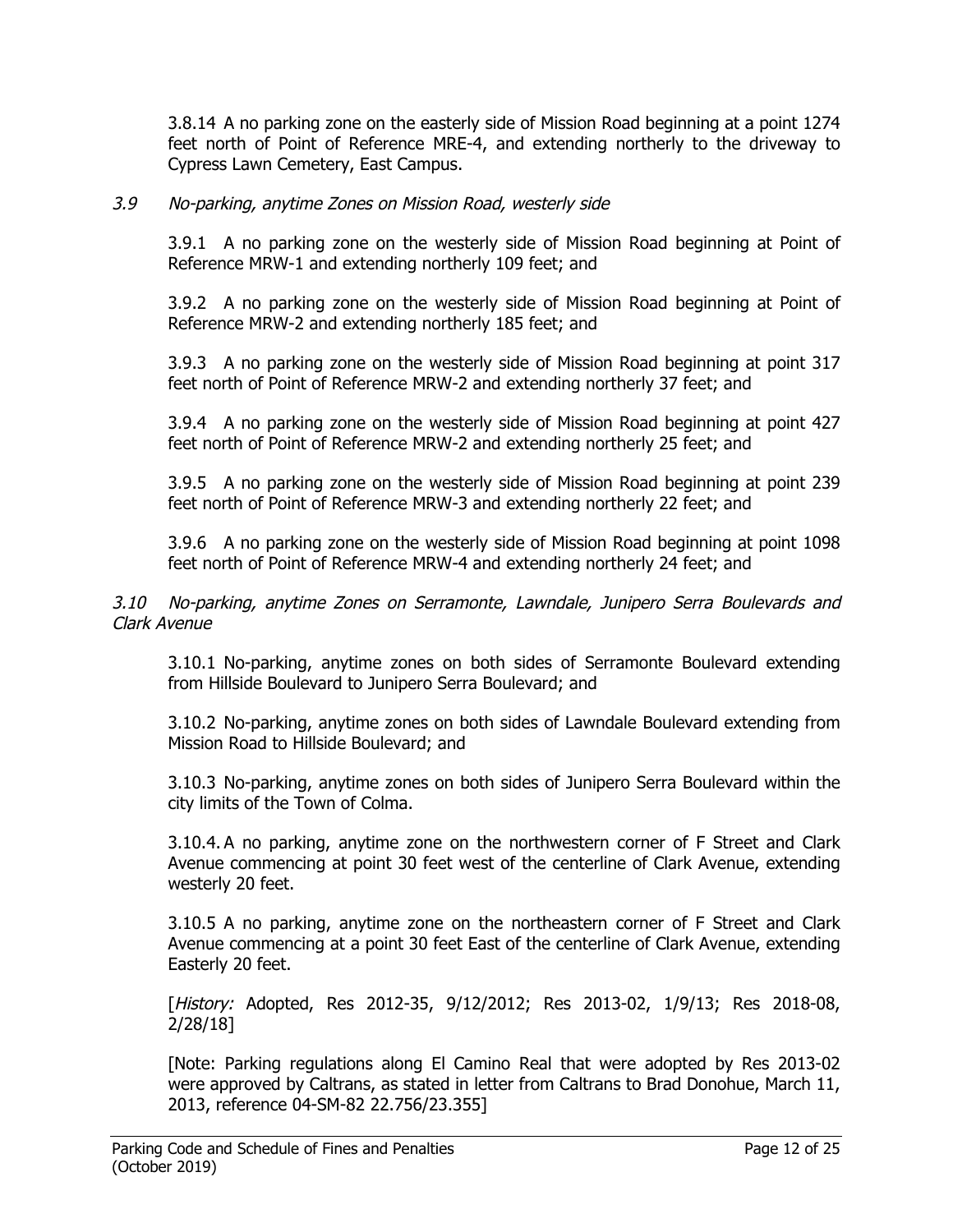## 4. **No Parking, Limited Hours**

#### 4.1 No Parking, Limited Hours – Street Sweeping

The standing, stopping, or parking of vehicles is hereby prohibited in the following designated no-parking, limited hours, zone areas when such no-parking, limited hours, zone is marked by appropriate signs or by red paint upon the curb surface giving adequate notice of such prohibition, during the hours designated on the sign or curb. As used in this section, the term "Town Border" means the Town limits identified on a map:

4.1.1 On the north side of F Street (300 Block) from the intersection of the west side of El Camino Real to the Town Border, between the hours of 6:00 and 8:00 AM the second and fourth Monday of each month;

4.1.2 On the west side of Hillside Boulevard from the intersection of Hoffman Street to the southern Town Border, between the hours of 6:00 and 8:00 AM the second and fourth Tuesday of each month;

4.1.3 On the east side of Mission Road from the intersection of Lawndale Boulevard to El Camino Real, between the hours of 6:00 and 8:00 AM the second and fourth Tuesday of each month;

4.1.4 On the east side of El Camino Real from the intersection of Mission Road to F Street, between the hours of 6:00 and 8:00 AM the second and fourth Tuesday of each month;

4.1.5 On the south side of Collins Avenue from the intersection of Serramonte/Junipero Serra Boulevard Street to El Camino Real, between the hours of 6:00 and 8:00 AM the second and fourth Wednesday of each month;

4.1.6 On the west side of El Camino Real from the intersection of Collins Avenue to Mission Road, between the hours of 6:00 and 8:00 AM the second and fourth Wednesday of each month;

4.1.7 On the west side of Mission Road from the intersection of El Camino Real to Lawndale Boulevard, between the hours of 6:00 and 8:00 AM the second and fourth Wednesday of each month;

4.1.8 On the east side of Hillside Boulevard from the intersection of Lawndale Boulevard to Hoffman Street, between the hours of 6:00 and 8:00 AM the second and fourth Wednesday of each month;

4.1.9 On the west side of El Camino Real from the intersection of Albert M Teglia Boulevard to Collins Avenue, between the hours of 6:00 and 8:00 AM the second and fourth Thursday of each month; and

4.1.10 On the north side of Collins Avenue from the intersection of El Camino Real to Serramonte Boulevard, between the hours of 6:00 and 8:00 AM the second and fourth Thursday of each month.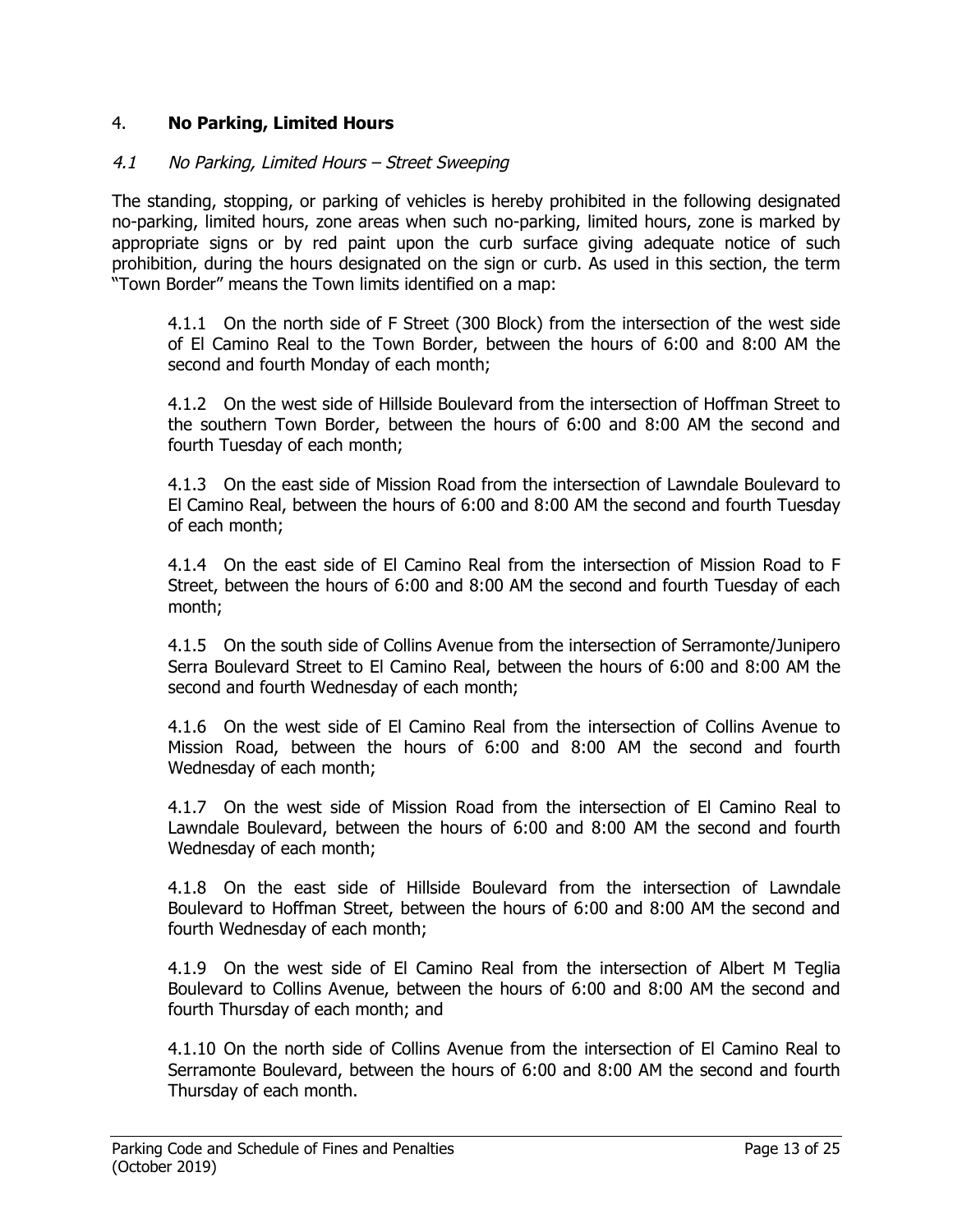## 4.2 No Parking, Limited Hours

The standing, stopping, or parking of vehicles is hereby prohibited in the following designated no-parking, limited hours, zone areas when such a no-parking, limited hours, zone is marked by appropriate signs or by red paint upon the curb surface giving adequate notice of such prohibition, between the hours of 2:00 a.m. and 6:00 a.m.:

4.2.1 A no-parking, limited hours, zone on the easterly side of Mission Road beginning at a point 144 feet north of Point of Reference MRE-4, and extending 115 feet northerly; and

4.2.2 A no-parking, limited hours, zone on the easterly side of Mission Road beginning at a point 299 feet north of Point of Reference MRE-4, and extending 84 feet northerly;

4.2.3 A no-parking, limited hours, zone on the easterly side of Mission Road beginning at a point 394 feet north of Point of Reference MRE-4, and extending 41 feet northerly;

4.2.4 A no-parking, limited hours, zone on the easterly side of Mission Road beginning at a point 449 feet north of Point of Reference MRE-4, and extending 181 feet northerly;

4.2.5 A no-parking, limited hours, zone on the easterly side of Mission Road beginning at a point 722 feet north of Point of Reference MRE-4, and extending 36 feet northerly;

4.2.6 A no-parking, limited hours, zone on the easterly side of Mission Road beginning at a point 860 feet north of Point of Reference MRE-4, and extending 70 feet northerly;

4.2.7 A no-parking, limited hours, zone on the easterly side of Mission Road beginning at a point 1034 feet north of Point of Reference MRE-4, and extending 100 feet northerly;

4.2.8 A no-parking, limited hours, zone on the easterly side of Mission Road beginning at a point 1247 feet north of Point of Reference MRE-4, and extending 27 feet northerly.

4.2.9 A no-parking, limited hours, zone on the easterly side of El Camino Real beginning at Mission Road going north to the beginning of the intersection of El Camino Real and Colma Boulevard;

4.2.10 A no-parking, limited hours, zone on the westerly side of El Camino Real beginning at the Southwest Corner of Colma Boulevard due South on El Camino Real to the Town of Colma/South San Francisco border;

4.2.11 A no-parking, limited hours, zone on the Northerly side of Collins Avenue from El Camino Real due West to the intersection of Collins Avenue and Serramonte Boulevard; and

4.2.12 A no-parking, limited hours, zone on the Southerly side of Collins Avenue from Serramonte Boulevard due east to the intersection of Collins Avenue and El Camino Real.

[History: Adopted, Res 2012-35, 9/12/2012; Res 2019-07, 3/13/19]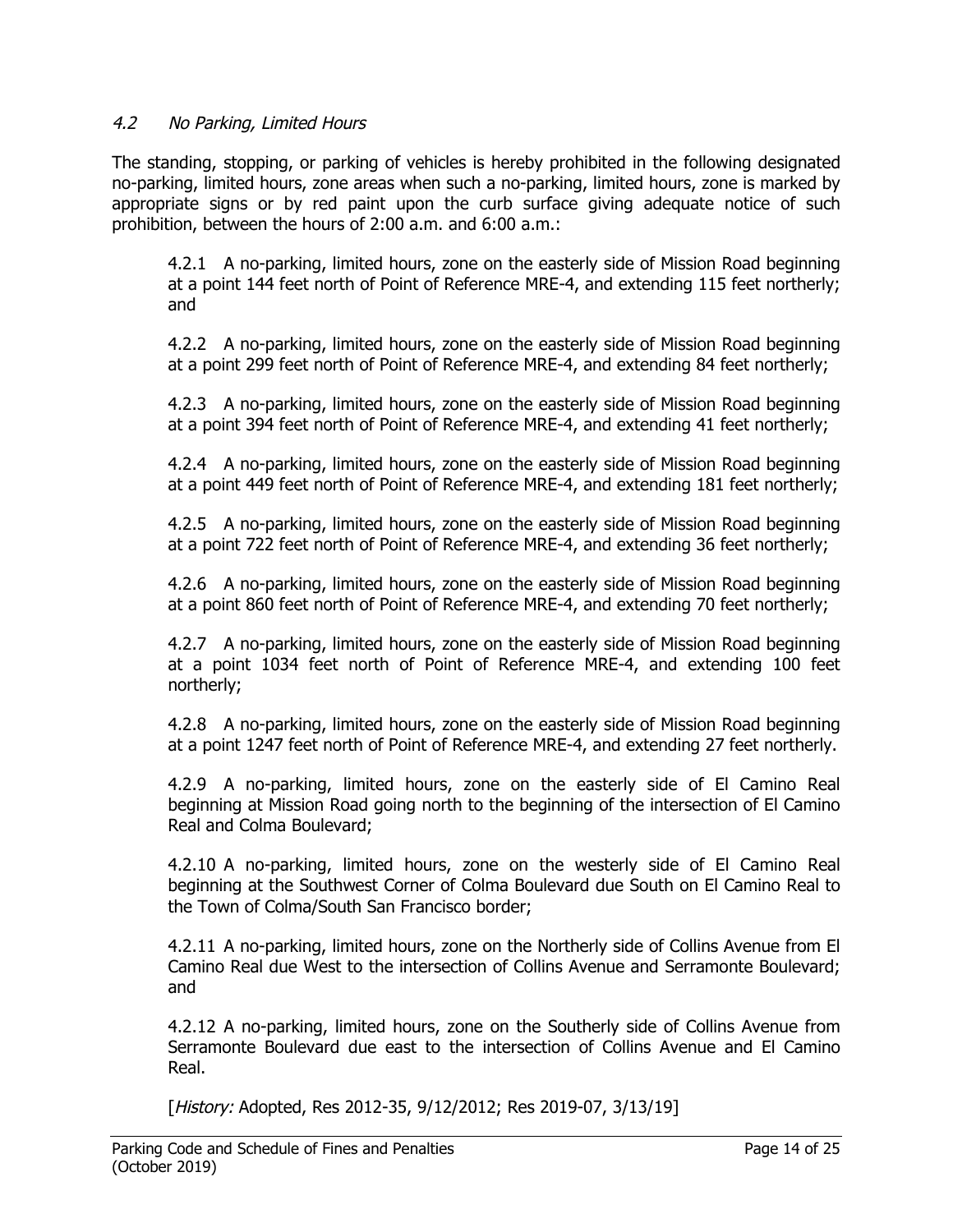# 5. **Time Limit Parking (Overtime Parking)**

## 5.1 Fifteen Minutes, All Day, Every Day

The standing, stopping, or parking of a vehicle for more than fifteen minutes is hereby prohibited every day, at any time, in the following designated zones when the zone is marked by appropriate signs or by green paint upon the curb surface giving adequate notice of such prohibition:

5.1.1 A fifteen-minute zone on the northerly side of F Street extending 25 feet from the northerly side of 435 F Street;

5.1.2 A fifteen-minute green zone on the southerly side of F Street extending 50 feet from the southerly side of 435 F Street;

5.1.3 A fifteen-minute green zone on the west side of Hillside Boulevard, extending 60 feet at 1450 Hillside Boulevard;

5.1.4 A fifteen-minute zone on the westerly side of El Camino Real, commencing at a point 10 feet from the southern end of the driveway approach to 1180 El Camino Real and extending southerly a distance of 55 feet.

### 5.2 Thirty Minutes, All Day, Every Day.

The standing, stopping, or parking of a vehicle for more than thirty minutes is hereby prohibited every day, at any time, in the following designated zones when such a zone is marked by appropriate signs or by green paint upon the curb surface giving adequate notice of such prohibition:

5.2.1 A thirty-minute zone on the westerly side of Hillside Boulevard from 162 feet North of the North West corner (perpendicular to Hillside) of F Street extending 22 feet South; and

5.2.2 A thirty-minute zone on the northerly side of F Street beginning at a point 255 feet westerly of Point of Reference ECR-1 and extending westerly 73 feet; and

5.2.3 A thirty-minute zone on the northerly side of F Street beginning at a point 417 feet westerly of Point of Reference ECR-1 and extending westerly 76 feet.

#### 5.3 Thirty Minutes, Certain Hours, Monday through Friday

The standing, stopping, or parking of a vehicle for more than thirty minutes is hereby prohibited every day, at any time, in the following designated areas when such a zone is marked by appropriate signs or by green paint upon the curb surface giving adequate notice of such prohibition:

#### F Street

5.3.1 A thirty-minute zone between the hours of 7:00 am and 6:00 pm, Monday through Friday, except holidays, on the northerly side of F Street, beginning at a point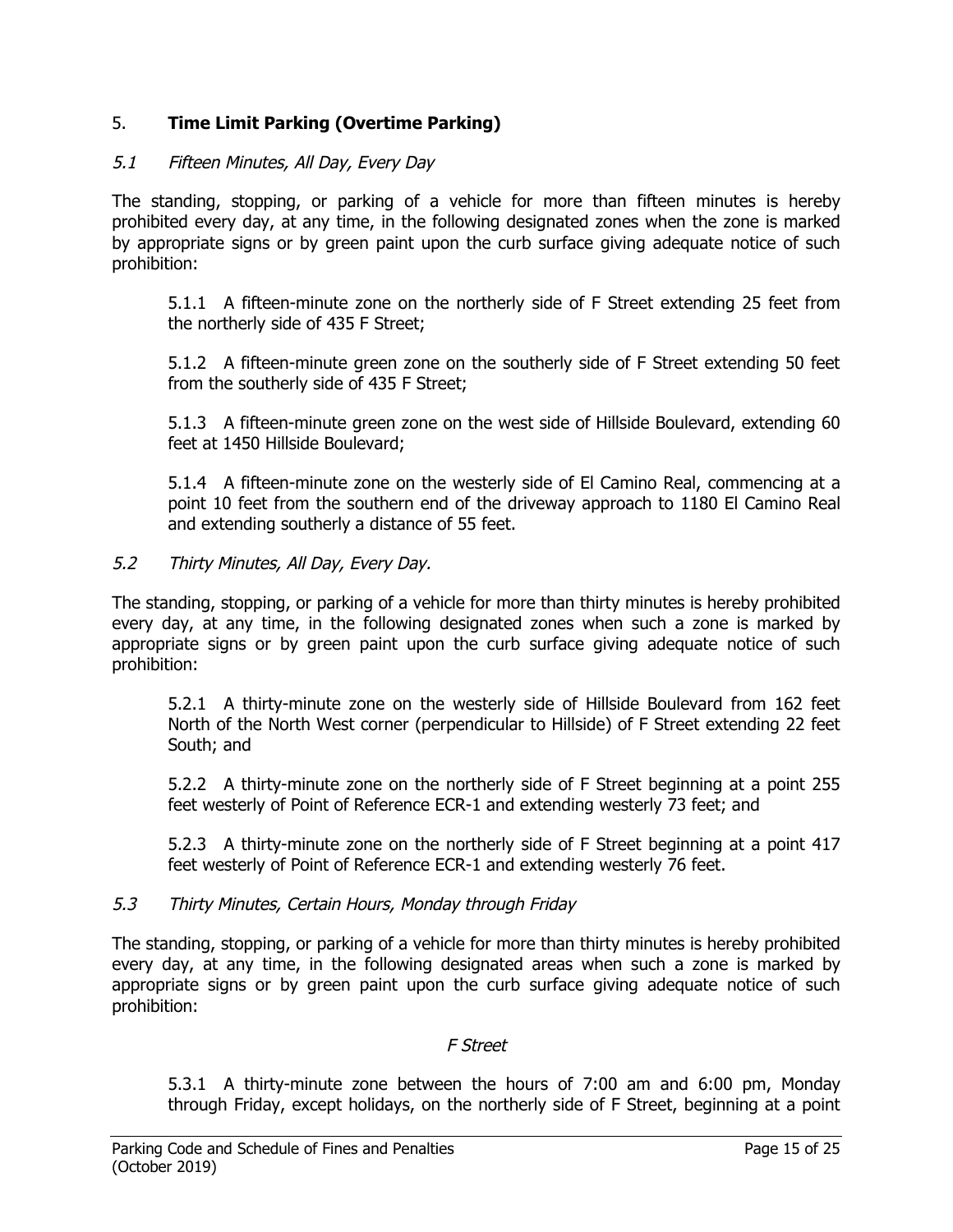approximately 360 feet at the intersection of F Street and El Camino Real, and extending 120 feet westerly;

5.3.2 A thirty minute zone between the hours of 7:00 am and 6:00 pm, Monday through Friday, except holidays, on the northerly side of F Street, beginning at a point 540 feet at the intersection of F Street (northerly side) and El Camino Real, and extending 72 feet westerly;

5.3.3 A thirty-minute zone between the hours of 8:00 am and 6:00 pm, every day, including holidays, on the southerly side of F Street commencing at a point 20 feet east of the main driveway entrance to the Italian Cemetery and extending easterly direction on F street 80 feet (the limited parking zone fronts the Italian Cemetery Main Office).

### 5.4 Two Hours, Every day, 8:00 a.m.-6:00 p.m.

The standing, stopping, or parking of a vehicle for more than two hours is hereby prohibited every day between the hours of 8:00 AM and 6:00 PM, except holidays, in the following designated zones when such zone is marked by appropriate signs or by green paint upon the curb surface giving adequate notice of such prohibition.

### El Camino Real, westerly side

5.4.1 A two-hour zone on the westerly side of El Camino Real commencing at the driveway entrance to 1150 El Camino Real, and extending northerly 66 feet; and

5.4.2 A two-hour zone on the westerly side of El Camino Real commencing at the driveway entrance to 1174 El Camino Real and extending southerly 68 feet; and

5.4.3 A two-hour zone on the westerly side of El Camino Real commencing a point 90 feet North of the centerline of Collins Ave, extending northerly 90 feet; and

5.4.4 A two-hour zone on the westerly side of El Camino Real commencing at the northwesterly corner of F Street and El Camino Real and extending northerly to the southwesterly corner of Albert M. Teglia Boulevard and El Camino Real, except for bus stops and driveways; and

5.4.5 A two-hour zone on the westerly side of El Camino Real commencing at a point 41 feet south of the centerline of Collins Ave, extending southerly 115 feet; and

5.4.6 A two-hour zone on the westerly side of El Camino Real commencing at a point 189 feet south of the centerline of Collins Ave, extending southerly 63 feet.

## El Camino Real, easterly side

5.4.7 A two-hour zone on the easterly side of El Camino Real, beginning at a point 77 feet north of the northeast corner of El Camino Real and C Street, and extending southerly to C Street;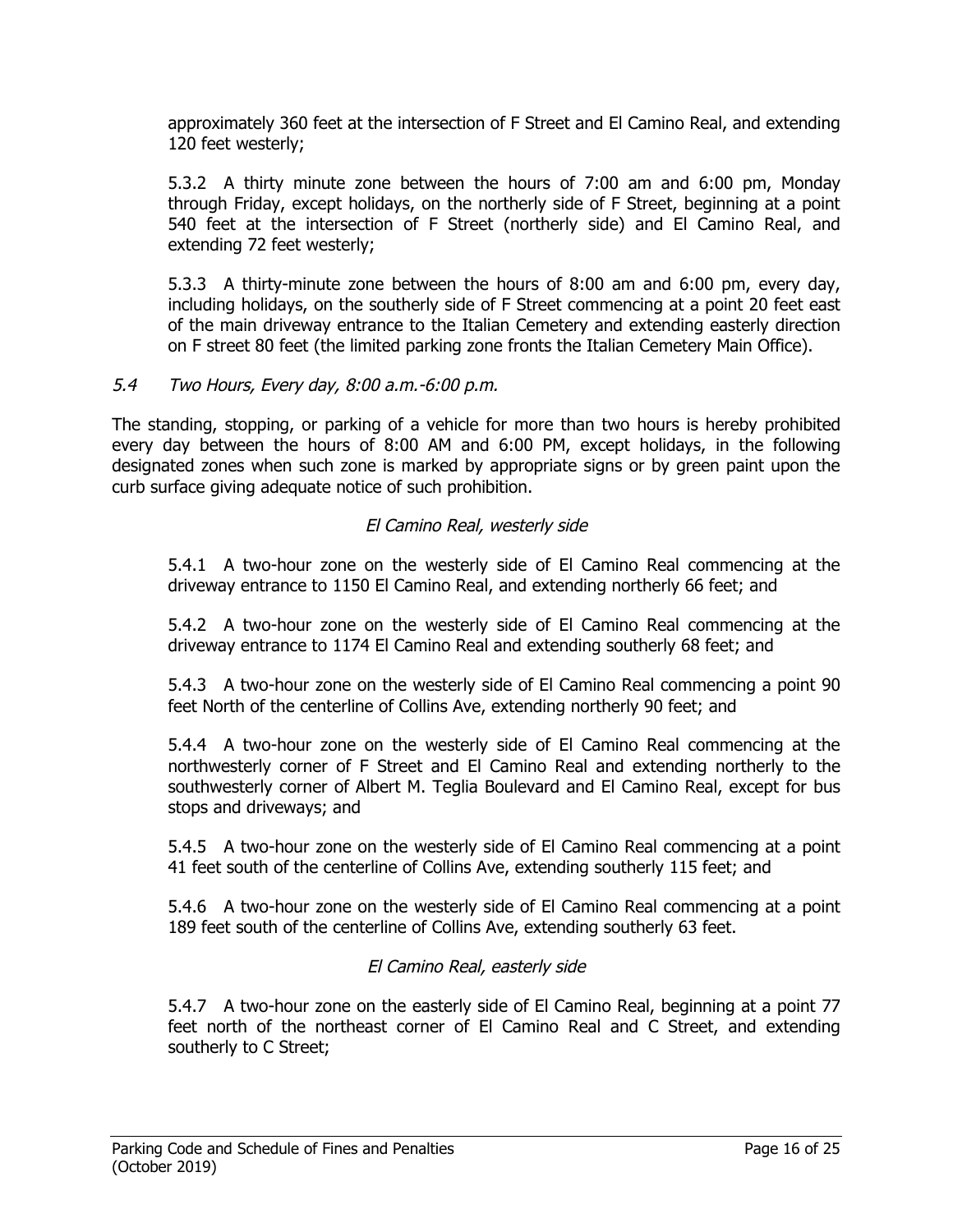5.4.8 A two-hour zone on the easterly side of El Camino Real, beginning at a point 88 feet north of the southerly curb line prolongation of Albert M. Teglia Boulevard and extending southerly to Albert M. Teglia Boulevard;

5.4.9 A two-hour zone on the easterly side of El Camino Real, beginning at a point 166 feet southerly of the curb return at the southeast corner of El Camino Real and F Street and extending southerly 100 feet; and

5.4.10 A two-hour zone on the easterly side of El Camino Real, beginning at a point 266 feet southerly of the curb return at the southeast corner of El Camino Real and F Street, and extending southerly to Colma Boulevard; and

5.4.11 A two-hour zone on the easterly side of El Camino Real, commencing at a point 50 feet south of the centerline of the driveway inlet at 1299 El Camino Real, extending southerly 235 feet; and

5.4.12 A two-hour zone on the easterly side of El Camino Real, commencing at a point 305 feet south of the centerline of the driveway inlet at 1299 El Camino Real, extending southerly 35 feet; and

5.4.13 A two-hour zone on the easterly side of El Camino Real, commencing at a point 370 feet south of the centerline of the driveway inlet at 1299 El Camino Real, extending southerly 20 feet.

# F Street, northerly side

5.4.14 A two-hour zone on the northerly side of F Street commencing at a point 245 feet westerly of the centerline of Clark Avenue, extending westerly 60 feet.

[History: Adopted, Res 2012-35, 9/12/2012; Res 2018-08, 2/28/18; Res 2018-26, 6/13/18]

## 5.5 Two Hours, Weekdays, 8:00 a.m.-5:00 p.m.

The standing, stopping, or parking of a vehicle for more than two hours is hereby prohibited Monday through Friday, inclusive, except holidays, between the hours of 8:00 a.m. and 5:00 p.m. in the following designated zones when the zone is marked by appropriate signs or by green paint upon the curb surface giving adequate notice of such prohibition:

## Hillside Boulevard

5.5.1 A two-hour zone, between the hours of 8:00 a.m. and 5:00 p.m., Monday through Friday, except holidays, on the westerly side of Hillside Boulevard, commencing at a point 33 feet southerly of the centerline of the driveway at 1900 Hillside Boulevard and extending southerly 100 feet.

# 5.6 Four Hours, Weekdays, 8:00 a.m.-5:00 p.m.

The standing, stopping, or parking of a vehicle for more than four hours is hereby prohibited between the hours of 8:00 a.m. and 5:00 p.m. Monday through Friday, except holidays, in the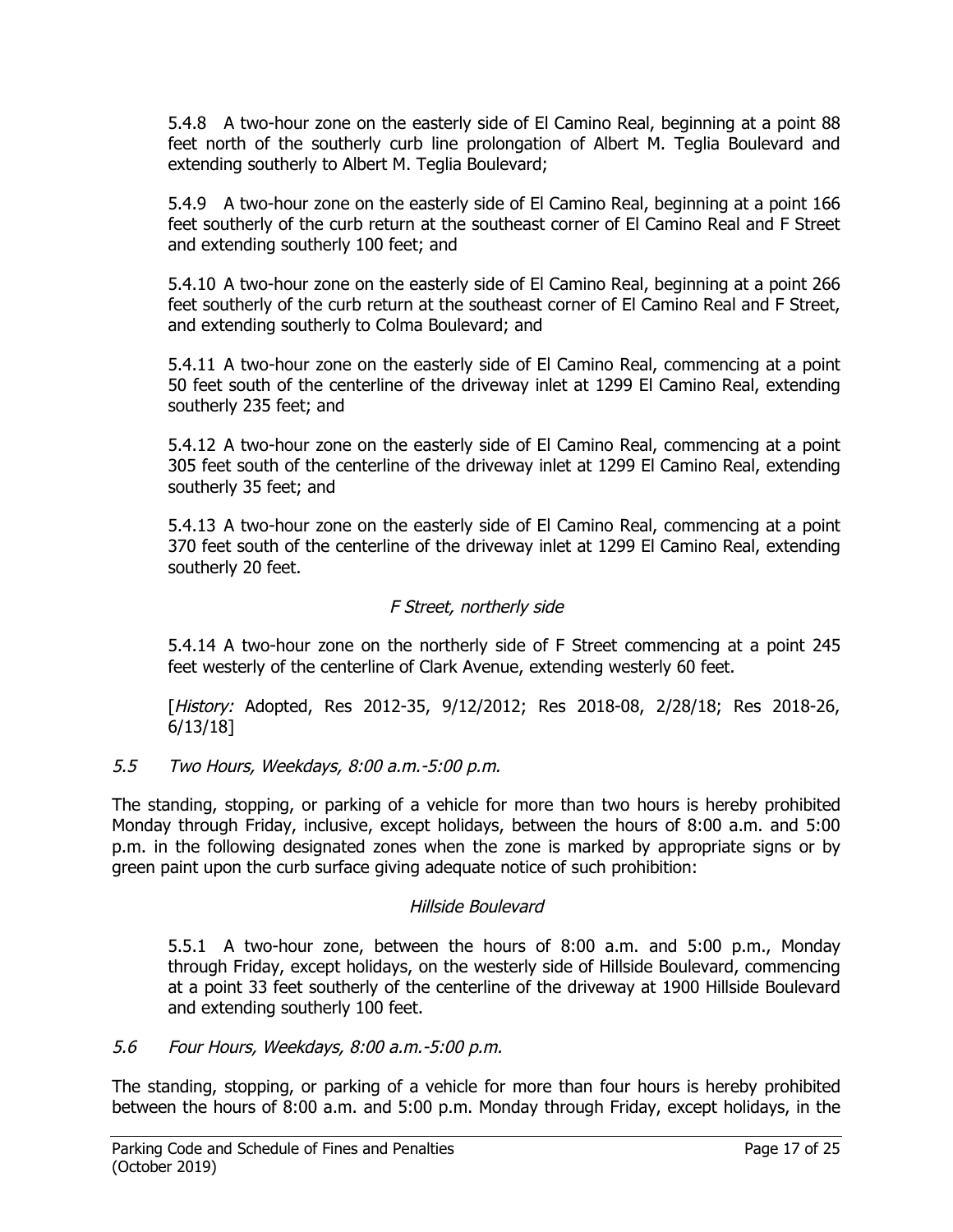following designated zones when such a zone is marked by appropriate signs or by green paint upon the curb surface giving adequate notice of such prohibition:

## Mission Road, Easterly Side

5.6.1 A four-hour zone on the easterly side of Mission Road, between the hours of 8:00 a.m. and 5:00 p.m., Monday through Friday, except holidays, beginning at a point 428 feet north of Point of Reference MRE-1, and extending 93 feet; and

5.6.2 A four-hour zone on the easterly side of Mission Road, between the hours of 8:00 a.m. and 5:00 p.m., Monday through Friday, except holidays, beginning at a point 120 feet north of Point of Reference MRE-2, and extending 98 feet; and

5.6.3 A four-hour zone on the easterly side of Mission Road, between the hours of 8:00 a.m. and 5:00 p.m., Monday through Friday, except holidays, beginning at a point 405 feet north of Point of Reference MRE-2, and extending 391 feet; and

5.6.4 A four-hour zone on the easterly side of Mission Road, between the hours of 8:00 a.m. and 5:00 p.m., Monday through Friday, except holidays, beginning at a point 46 feet north of Point of Reference MRE-3, and extending 258 feet; and

5.6.5 A four-hour zone excluding all other established parking restrictions on the easterly side of Mission Road, between the hours of 8:00 a.m. and 5:00 p.m., Monday through Friday, except holidays, beginning at a point on the Northly side of the North entrance to Holy Cross Cemetery traveling North to a point where Mission Road joins El Camino Real; and

## Mission Road, Westerly Side

5.6.6 A four-hour zone on the westerly side of Mission Road, between the hours of 8:00 a.m. and 5:00 p.m., Monday through Friday, except holidays, beginning at a point 185 feet north of Point of Reference MRW-2, and extending northerly 317 feet; and

5.6.7 A four-hour zone on the westerly side of Mission Road, between the hours of 8:00 a.m. and 5:00 p.m., Monday through Friday, except holidays, beginning at a point 452 feet north of Point of Reference MRW-2, and extending northerly 45 feet; and

5.6.8 A four-hour zone on the westerly side of Mission Road, between the hours of 8:00 a.m. and 5:00 p.m., Monday through Friday, except holidays, beginning at a point 187 feet north of Point of Reference MRW-3, and extending northerly 22 feet; and

5.6.9 A four-hour zone on the westerly side of Mission Road, between the hours of 8:00 a.m. and 5:00 p.m., Monday through Friday, except holidays, beginning at a point 280 feet north of Point of Reference MRW-3, and extending northerly 12 feet; and

5.6.10 A four-hour zone on the westerly side of Mission Road, between the hours of 8:00 a.m. and 5:00 p.m., Monday through Friday, except holidays, beginning at a point 375 feet north of Point of Reference MRW-3, and extending northerly 35 feet; and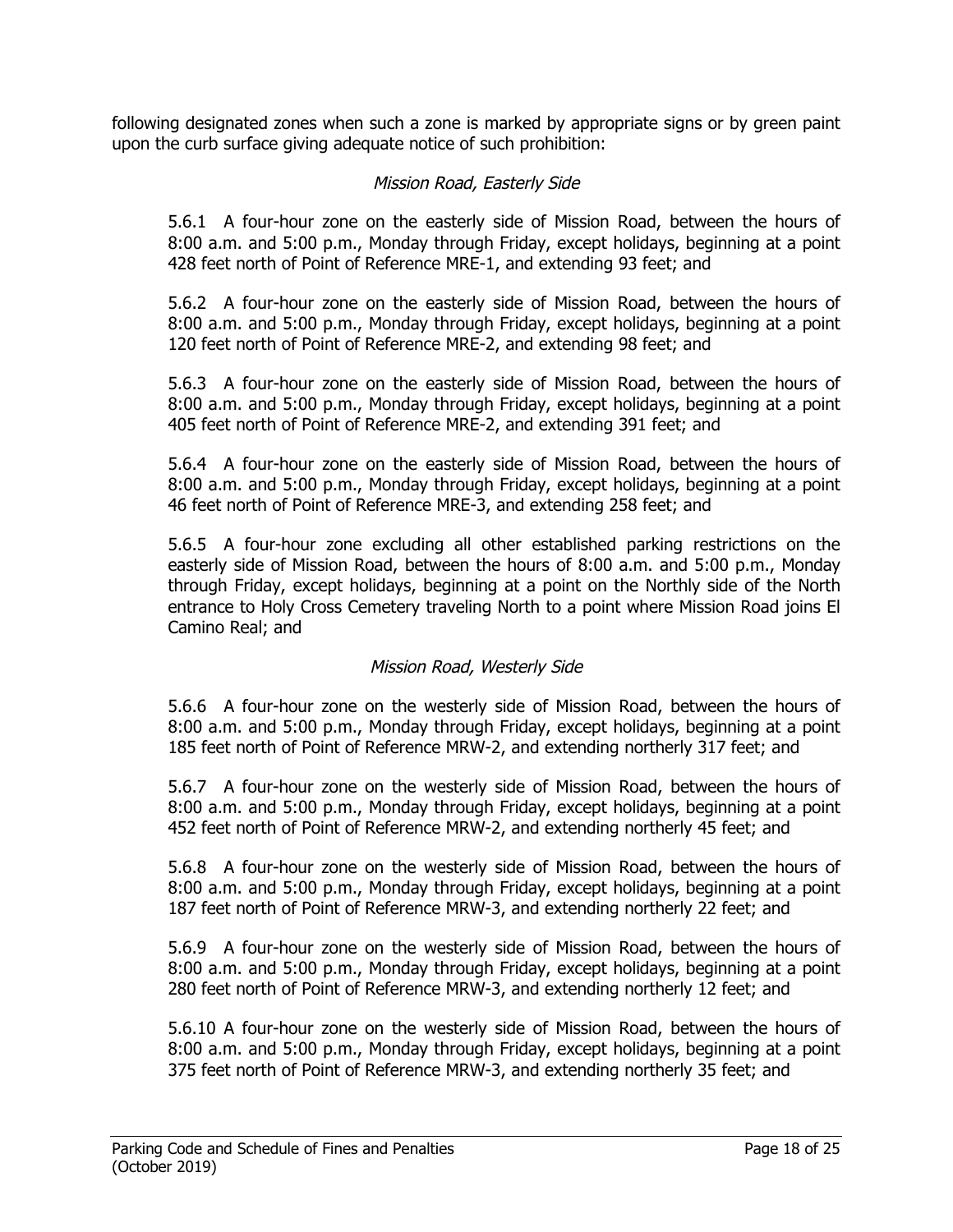5.6.11 A four-hour zone on the westerly side of Mission Road, between the hours of 8:00 a.m. and 5:00 p.m., Monday through Friday, except holidays, beginning at a point 428 feet north of Point of Reference MRW-3, and extending northerly 35 feet; and

5.6.12 A four-hour zone on the westerly side of Mission Road, between the hours of 8:00 a.m. and 5:00 p.m., Monday through Friday, except holidays, beginning at a point 488 feet north of Point of Reference MRW-3, and extending northerly 20 feet; and

5.6.13 A four-hour zone on the westerly side of Mission Road, between the hours of 8:00 a.m. and 5:00 p.m., Monday through Friday, except holidays, beginning at a point 111 feet north of Point of Reference MRW-4, and extending northerly 35 feet; and

5.6.14 A four-hour zone on the westerly side of Mission Road, between the hours of 8:00 a.m. and 5:00 p.m., Monday through Friday, except holidays, beginning at a point 259 feet north of Point of Reference MRW-4, and extending northerly 473 feet; and

5.6.15 A four-hour zone on the westerly side of Mission Road, between the hours of 8:00 a.m. and 5:00 p.m., Monday through Friday, except holidays, beginning at a point 807 feet north of Point of Reference MRW-4, and extending northerly 40 feet; and

5.6.16 A four-hour zone on the westerly side of Mission Road, between the hours of 8:00 a.m. and 5:00 p.m., Monday through Friday, except holidays, beginning at a point 889 feet north of Point of Reference MRW-4, and extending northerly 20 feet; and

5.6.17 A four-hour zone on the westerly side of Mission Road, between the hours of 8:00 a.m. and 5:00 p.m., Monday through Friday, except holidays, beginning at a point 988 feet north of Point of Reference MRW-4, and extending northerly 74 feet.

[History: Adopted, Res 2012-35, 9/12/2012; Res 2013-02, 1/9/13]

[Note: Parking regulations along El Camino Real that were adopted by Res 2013-02 were approved by Caltrans, as stated in letter from Caltrans to Brad Donohue, March 11, 2013, reference 04-SM-82 22.756/23.355]

# 5.7 Four Hours, All Day, Every Day

The standing, stopping, or parking of a vehicle for more than four hours is hereby prohibited every day, at any time, in the following designated parking areas, in the following designated zones when such a zone is marked by appropriate signs giving adequate notice of such prohibition:

## Hillside Road, Easterly Side

5.7.1 A four-hour zone on the easterly side of Hillside Road, every day, at any time, from the intersection of Hoffman Street to F Street; and

5.7.2 A four-hour zone on the easterly side of Hillside Road, every day, at any time, from the intersection of F Street to Serramonte Boulevard; and

## Hilside Road, Westerly Side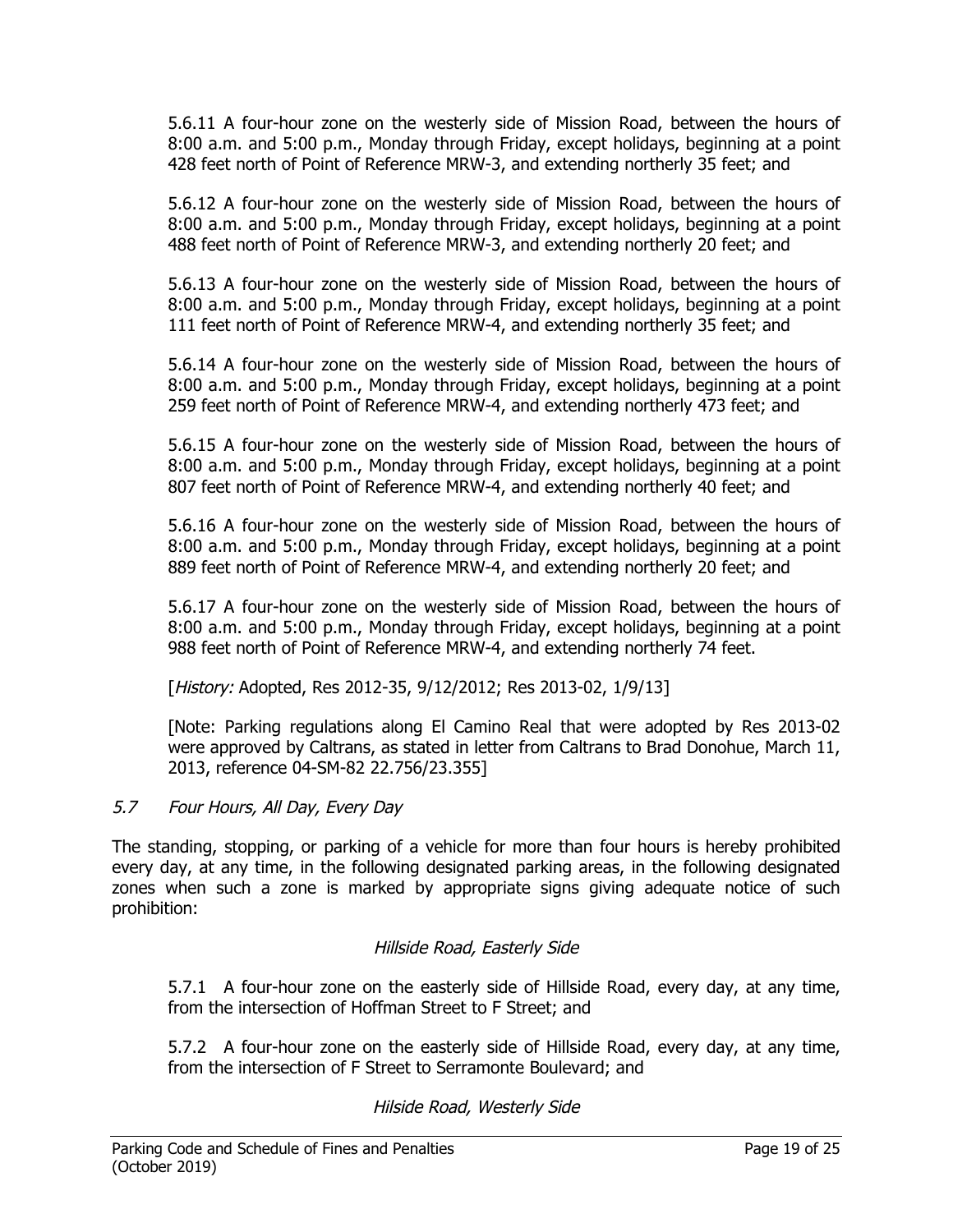5.7.3 A four-hour zone on the westerly side of Hillside Road, every day, at any time, from the intersection of Hoffman Street to F Street; and

5.7.4 A four-hour zone on the westerly side of Hillside Road, every day, at any time, from the intersection of F Street to Serramonte Boulevard.

### 5.8 Two Hours, All Day, Every Day

5.8.1 A two-hour zone on the easterly side of El Camino Real commencing at a point 50 feet north of the centerline of F Street and El Camino Real, extending northerly 291 feet; and

5.8.2 A two-hour zone on the easterly side of El Camino Real commencing at a point 74 feet south of the centerline of F Street, extending southerly 110 feet.

### 6. **Parking for Limited Uses**

#### 6.1 Disabled Persons Parking (Blue) Zones

6.1.1 No person shall park or leave standing any vehicle in a stall or space designated for physically handicapped persons unless said vehicle bears a special license or displays a special placard issued under the provisions of Section 9105 or Section 22511.55 of the California Vehicle Code.

6.1.2 Parking zones for physically handicapped persons shall be operative twenty-four (24) hours a day, seven days a week, Saturdays, Sundays and holidays included.

6.1.3 Notwithstanding the foregoing, parking zones for physically handicapped persons are subject to any temporary parking prohibitions established by the City.

6.1.4 A stall or space shall be designated for exclusive use by disabled persons at each of the following locations on public streets: None

[Authority: Cal. Vehicle Code § 22511.7]

6.1.5 The City Engineer shall designate special "blue curb" parking stalls or spaces in publicly owned, leased, or controlled off-street parking facilities for exclusive use by physically handicapped persons.

[Authority: Cal. Vehicle Code § 22511.8]

6.1.6 The owner of any privately owned and operated parking facilities, or his agent, may designate parking stalls or spaces on such property for exclusive use by physically handicapped persons.

[Authority: Cal. Vehicle Code § 22511.8]

6.1.7 Immediately adjacent to and visible from any stall or space designated for exclusive use by physically handicapped persons, there shall be posted a sign meeting the following requirements: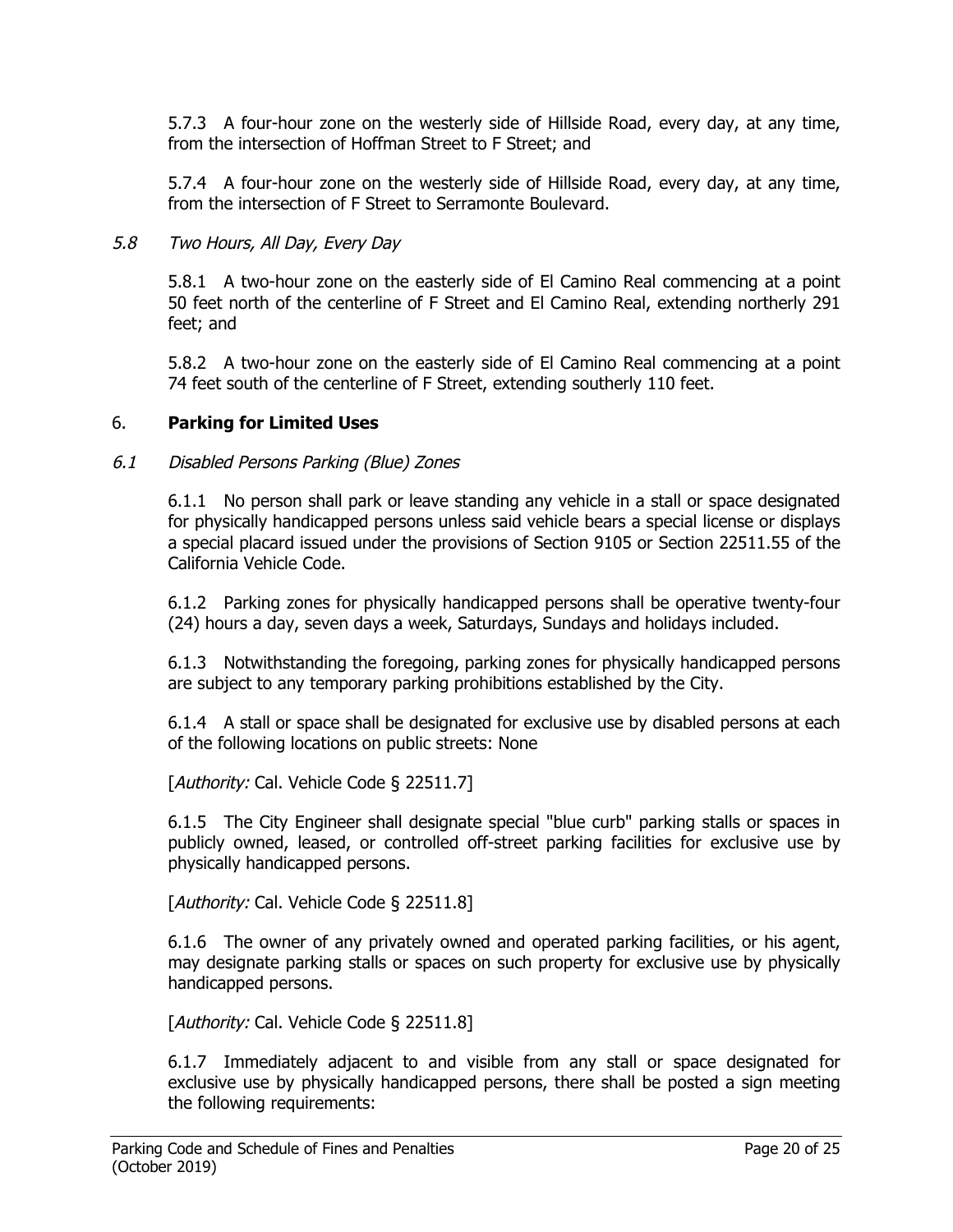(a) The sign shall contain the International Symbol of access, to wit: a profile view of a wheelchair with occupant in white on a blue background, followed by the word "ONLY" in white lettering;

(b) The sign shall state, in letters not less than one inch in height: "Unauthorized vehicles not displaying distinguishing license plates or placards issued for physically handicapped persons will be issued citations"; and

(c) The sign shall be not less than 17 inches by 22 inches and shall be posted at least 80 inches from the ground.

6.1.8 Any parking space designated for exclusive use by physically handicapped persons shall be marked by blue paint on the curb or edge of such space. In addition to blue paint, the space shall also be indicated by signs or other suitable means.

# 6.2 Loading, Drop off and Pick up Zones

The standing, stopping, or parking of a vehicle in the following designated loading, drop off and pick up zone areas is hereby prohibited when such zone is marked by appropriate signs or by paint upon the curb surface giving adequate notice of such prohibition, except that the standing of a vehicle for the sole purpose of loading and unloading freight and or people is permitted in such zones for a period not to exceed the posted hours.

6.2.1 A loading zone on the easterly side of Clark Street extending from F Street northerly 99 feet for the period between 7:00 a.m. and 3:30 p.m. Monday through Friday.

6.2.2 A loading zone on the westerly side of Hillside Boulevard from Sand Hill Road extending south 150 feet from 6:00 a.m. to 6:00 p.m. Every Day.

[History: Res 2019-07, 3/13/19; 2019-38, 6/26/19]

# 6.3 Authorized Emergency Vehicle Parking

The standing, stopping, or parking of a vehicle other than an authorized emergency vehicle is hereby prohibited every day, at any time, in the following designated limited parking zones when the zone is marked by appropriate signs or by red paint upon the curb surface giving adequate notice of such prohibition:

6.3.1 A limited parking zone on the easterly side of El Camino Real beginning at the prolongation of Serramonte Boulevard and extending northerly 143 feet.

[History: Adopted, Res 2012-35, 9/12/2012; Res 2013-02, 1/9/13]

## 7. **Commercial Vehicle Restrictions**

## 7.1 Heavy Duty Commercial Vehicles

7.1.1 Except as expressly provided in paragraph 7.4 of this section, no person shall park any heavy duty commercial vehicle anywhere within the Town limits at any time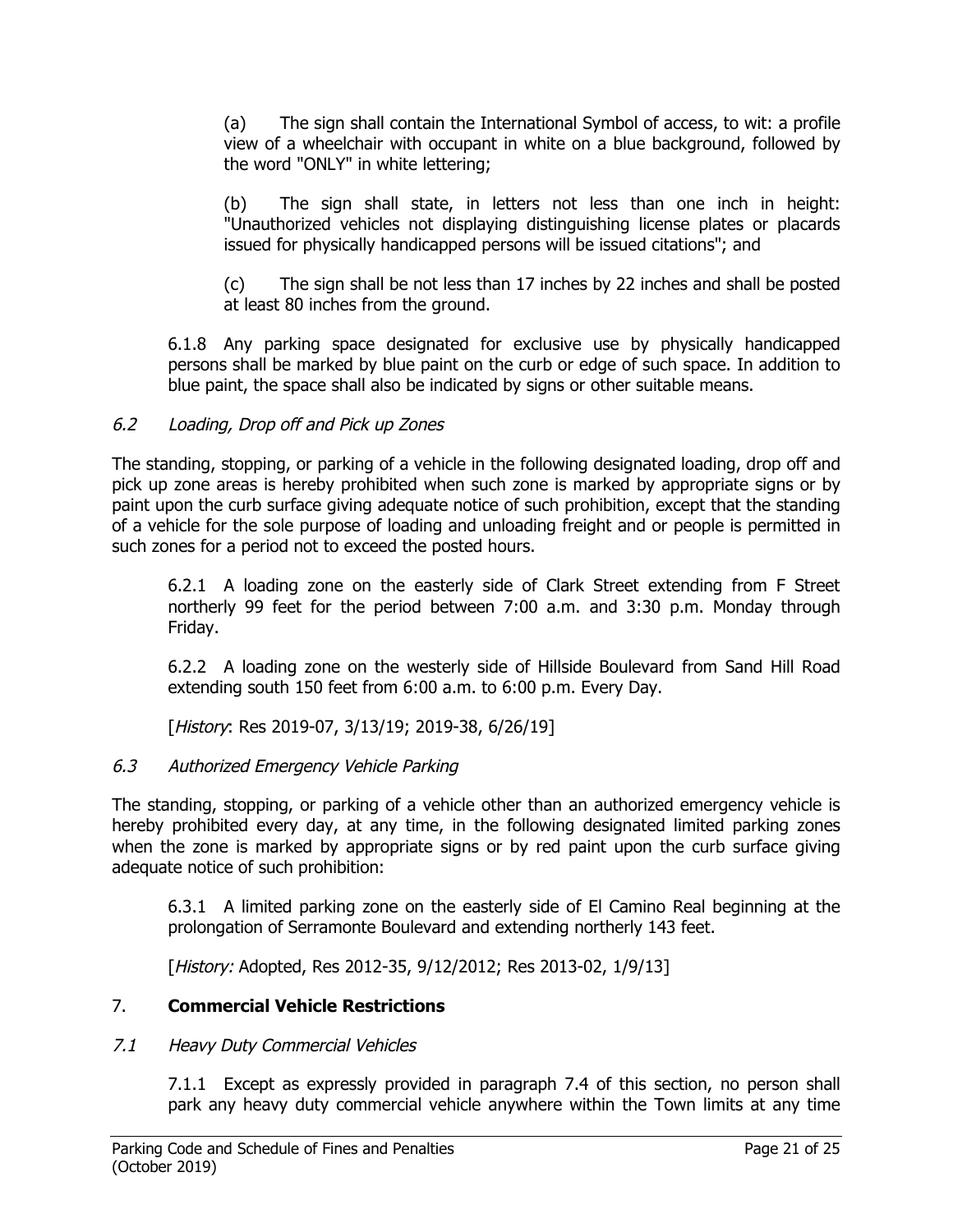between the hours of 2:00 AM and 6:00 AM any day of the week, except in the following circumstances:

(a) where the vehicle, while attended, is standing or parked for the purpose of picking up or delivering materials; or

(b) where the vehicle, while attended, is standing or parked for use in the construction, repair, or maintenance of adjacent property; or

(c) where the vehicle is displaying a permit issued by the Chief of Police in accordance with subsection 7.3, below.

7.1.2 A "heavy duty commercial vehicle" shall mean any of the following vehicles provided that such vehicle is required to be registered under section 260 of the California Vehicle Code as a commercial vehicle:

(a) a single commercial vehicle or combination of vehicles having more than two axles; or

(b) a truck tractor designed and used primarily for drawing other vehicles whether or not other vehicles, trailers, or other wheeled loads are attached; or

(c) a single vehicle or combination of vehicles twenty-two feet or more in length; or

(d) a truck trailer as defined in section 630 of the California Vehicle code, with the wheels thereof either attached o detached; or

(e) a dump truck; or

(f) an automobile transportation trailer or truck and trailer capable of transporting more than two automobiles; or

(g) a roofing asphalt kettle used to process, heat, or h for heating, roof materials; or

(h) a tank truck capable of transporting combustible or hazardous materials; or

(i) a vehicle having a manufacturer's gross vehicle weight rating of 10,000 pounds of more.

## 7.2 Restricted Truck Parking

Standing or parking of commercial vehicles having a manufacturers' gross vehicle weight rating of 10,000 pounds or more is hereby prohibited on any street, or portion thereof, in a residential district, which shall include all residential zoned areas in the Town of Colma, including all of Clark Street, B Street, C Street, D Street, E Street and F Street in the Town of Colma. This restriction shall not be effective with respect to any commercial vehicle making pick-ups or deliveries of goods, wares, and merchandise from or to any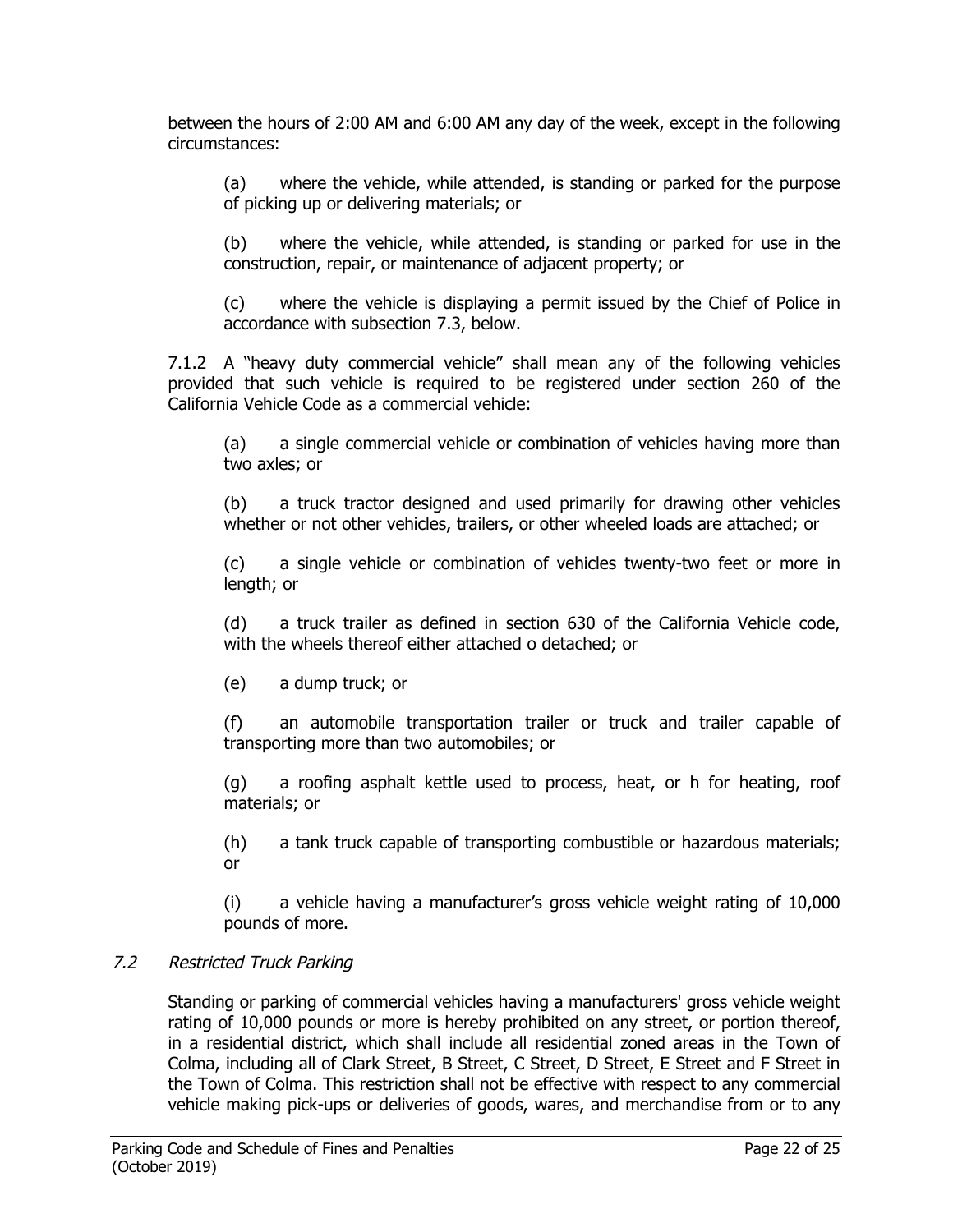building or structure located on the restricted streets or highways, or for the purpose of delivering materials to be used in the actual and bona fide repair, alteration, remodeling, or construction of any building or structure upon the restricted streets or highways for which a building permit has previously been obtained.

[History: Adopted, Res 2012-35, 9/12/2012; Res 2013-02, 1/9/13; Res 2018-08, 2/28/18]

# 7.3 Exceptions by Permit

7.3.1 Where otherwise authorized by this Code, permits for parking between 2:00 a.m. and 6:00 a.m. may be issued by the Chief of Police on the grounds that standing or parking of the vehicle is necessary for the purpose of picking up or delivering materials or for use in the construction, repair or maintenance of adjacent property. The application for a permit shall be signed by the applicant, shall state the make, model and license number of the vehicle and shall contain a statement of the necessity and reasons for the permit. If, upon investigation, it is found that grounds exist for issuance of a permit, the Chief of Police shall issue the permit for up to one hundred eighty (180) days. Upon good cause shown, the Chief of Police may renew the permit for a similar period of time.

7.3.2 The permit shall not be transferable and shall be conspicuously displayed on the left side of the front window of the vehicle for which it is issued at all times during which the vehicle is parked upon the street between the hours of 2:00 a.m. and 6:00 a.m. The Chief of Police shall revoke the permit when the grounds under which it was issued and the reasons therefore cease to exist or may renew such permit if the grounds still exists.

# 8. **Miscellaneous Parking Restrictions**

# 8.1 72 Hour Limit

No person who owns or has possession, custody, or control of any vehicle shall park or leave such vehicle upon any street or alley for more than a consecutive period of 72 hours. This section is violated if, during such period, the vehicle has not been moved at least 100 feet. Vehicles found parked in violation of this section may be removed in accordance with the provisions of the Vehicle Code of the State of California.

# 8.2 Fire Hydrants.

No person shall stop, park, or leave standing any vehicle within five feet of a fire hydrant in the Sterling Park residential area except as follows: (1) If the vehicle is attended by a licensed driver who is seated in the front seat and who can immediately move such vehicle in case of necessity; (2) If the vehicle is owned or operated by a fire department and is clearly marked as a fire department vehicle. As used in this section, the Sterling Park residential area means B Street, C Street, D Street, E Street, F Street and Clark Street in the Town of Colma.

[*Note:* California Vehicle Code section 22514 prohibits parking within 15 feet of a fire hydrant, except where the local agency adopts an ordinance or resolution reducing that area.]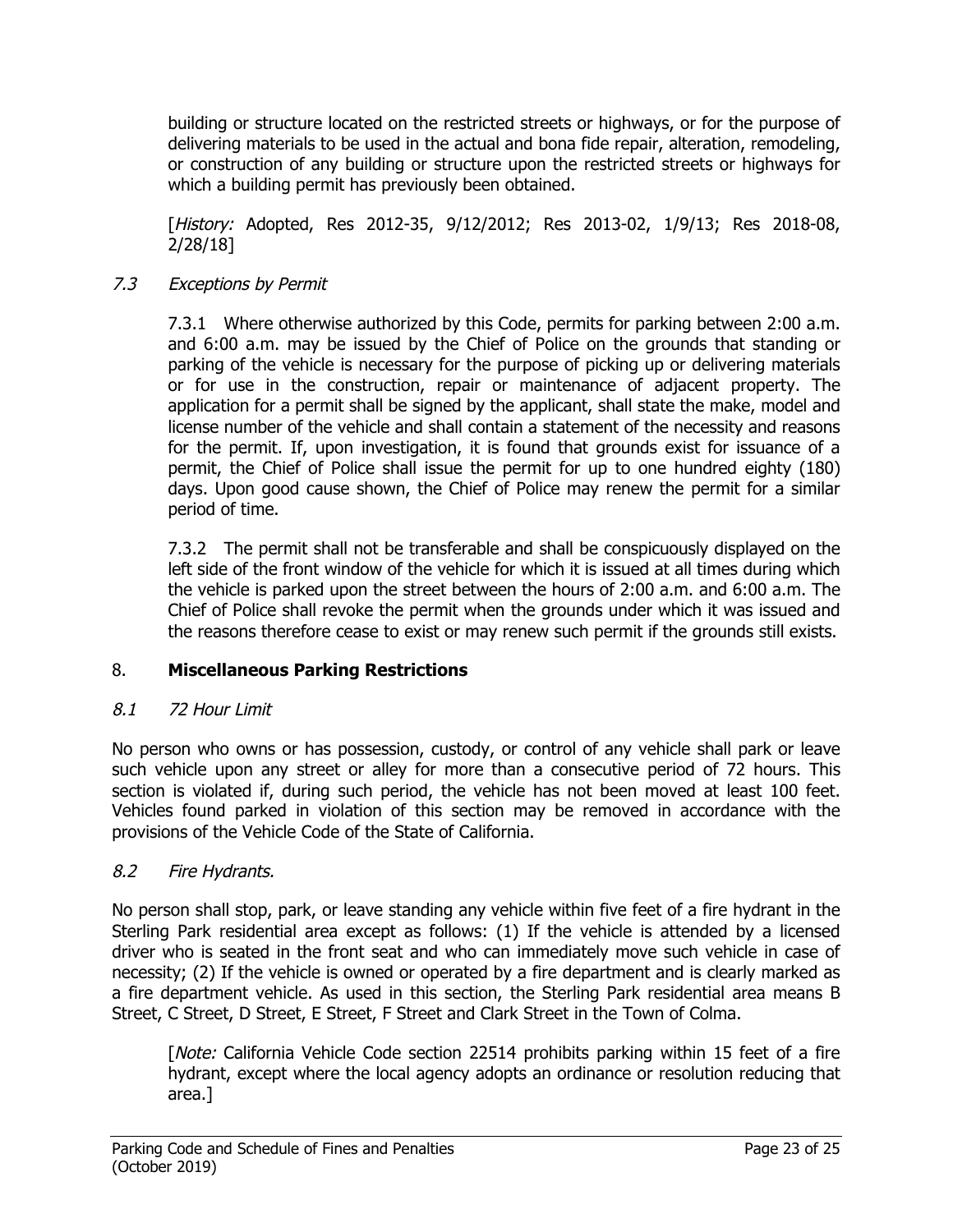## 8.3 Parking on Hills.

It shall be unlawful for any person driving, in control of, or in charge of a motor vehicle to permit it to stand on any street or highway unattended when upon any grade exceeding 3 percent within any business or residence district as those terms are defined in the Vehicle Code of the State of California without blocking the wheels of the vehicle by turning them against the curb or by other reasonable means.

[Authority: Cal. Veh. Code § 22509]

### 8.4 Parking of Vehicles Exceeding 6 Feet in Height within 100 Feet of Intersections.

The parking or standing of vehicles which are 6 feet or more in height (including any load thereon) within 100 feet of any intersection of B Street, C Street, D Street, E Street, F Street, Clark Street, Collins Avenue, or Hillside Boulevard in the Town of Colma is hereby prohibited.

### 8.5 Special No-parking, limited hours, Zones

8.5.1 The City Engineer is authorized to establish special zones on any public right-ofway in the Town of Colma for a purpose other than the normal flow of traffic or for the movement of equipment, articles, or structures of unusual size, such as for construction purposes, where the parking of any vehicle would prohibit or interfere with the use of movement. A Special Zone no- parking Zone shall be marked with a conspicuous sign posted in the nearby area.

8.5.2 No person may park, stand or stop any vehicle in a special zone.

8.5.3 Any peace officer or any regularly employed and salaried employee of the Town of Colma may remove any vehicle that is parked in a special zone in violation of this section, provided that a sign giving notice that the vehicle might be removed has been in place in the special zone at least 24 hours prior to the removal of the vehicle.

## 8.6 Parking in Front of Driveways.

Notwithstanding the provisions of section 22507.2 of the California Vehicle Code, the owner or lessee of property may only parallel park a vehicle in front of the owner's or lessee's private residential driveway when the vehicle displays a Parking Permit issued pursuant to this Code. However, parking on a sidewalk in violation of California Vehicle Code Section 22500(f) is prohibited.

[History: Adopted, Res 2012-35, 9/12/2012; Res 2013-02; Res 2017-41, 7/26/17]

## 9. **Penalties For Parking Violations**

(a) Pursuant to section 40203.5 of the California Vehicle Code, the penalty for violating any parking regulation set forth in sections 2 (Preferential Parking), 3 (No Parking, Anytime), 4 (No Parking, Limited Hours), 5 (Time Limit Parking, aka Overtime Parking), 6 (Limited Use Parking) and 8 (Miscellaneous Parking Restrictions) of this Parking Code shall be \$38.00, and the penalty for violating